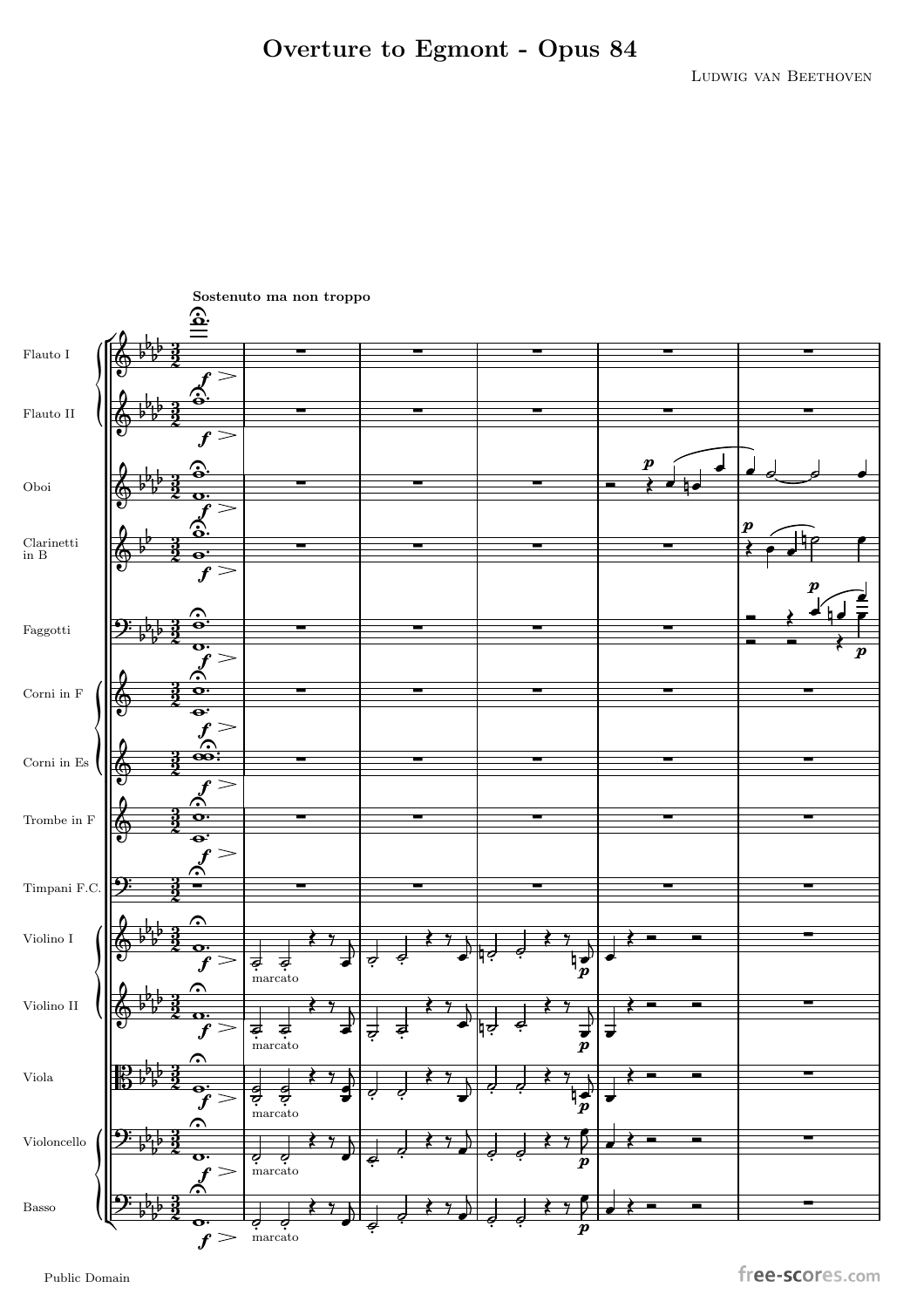

 $\bf{2}$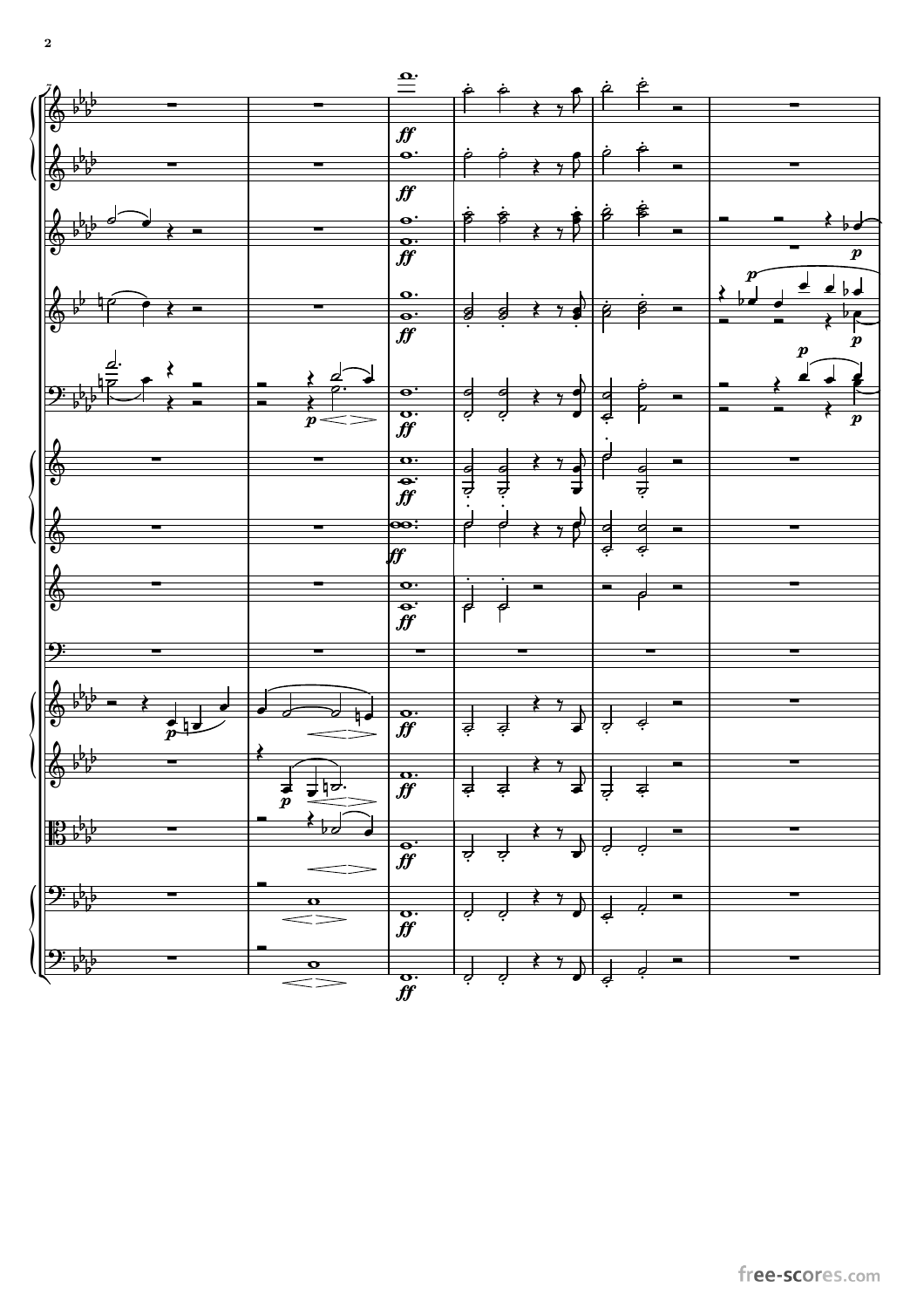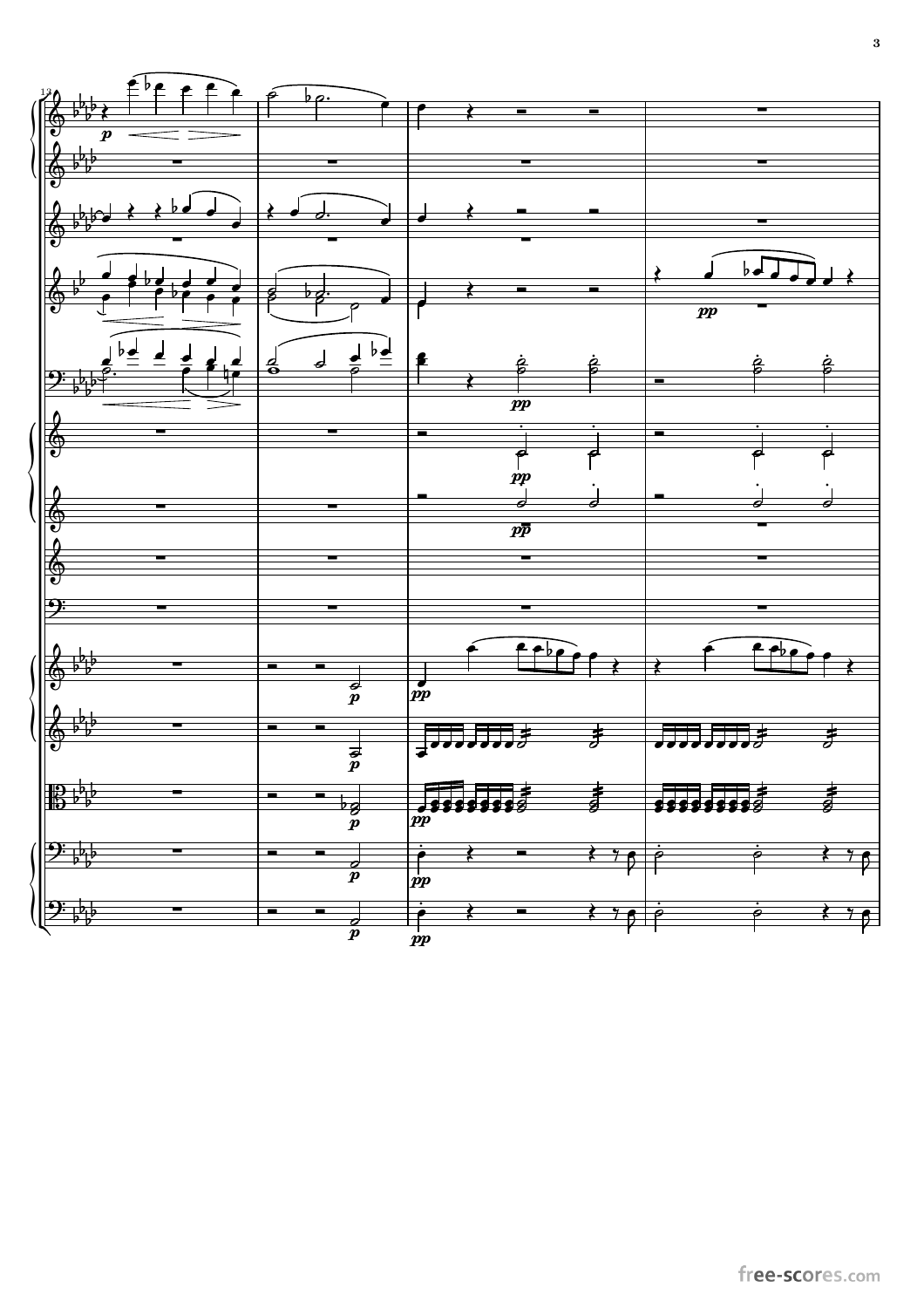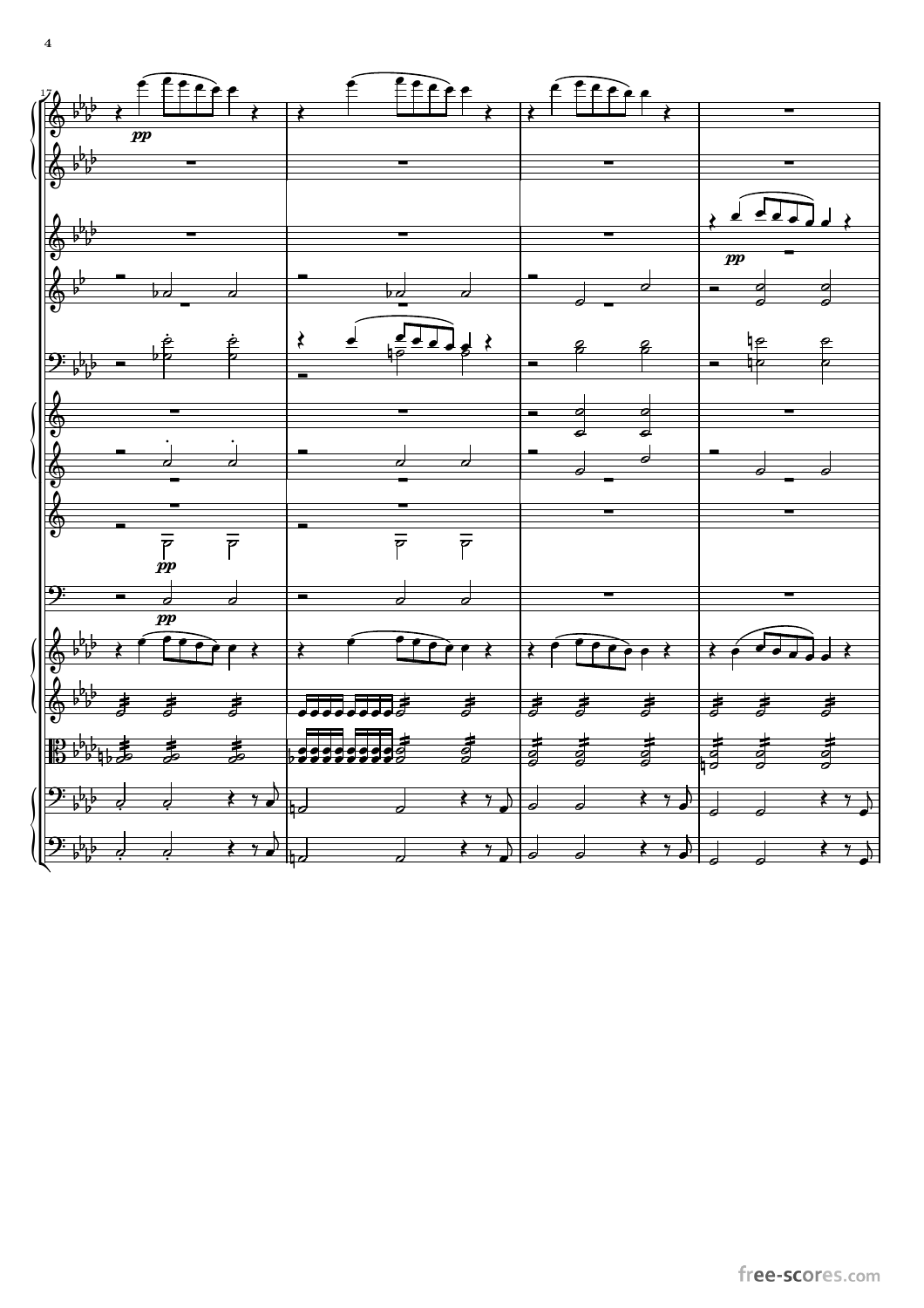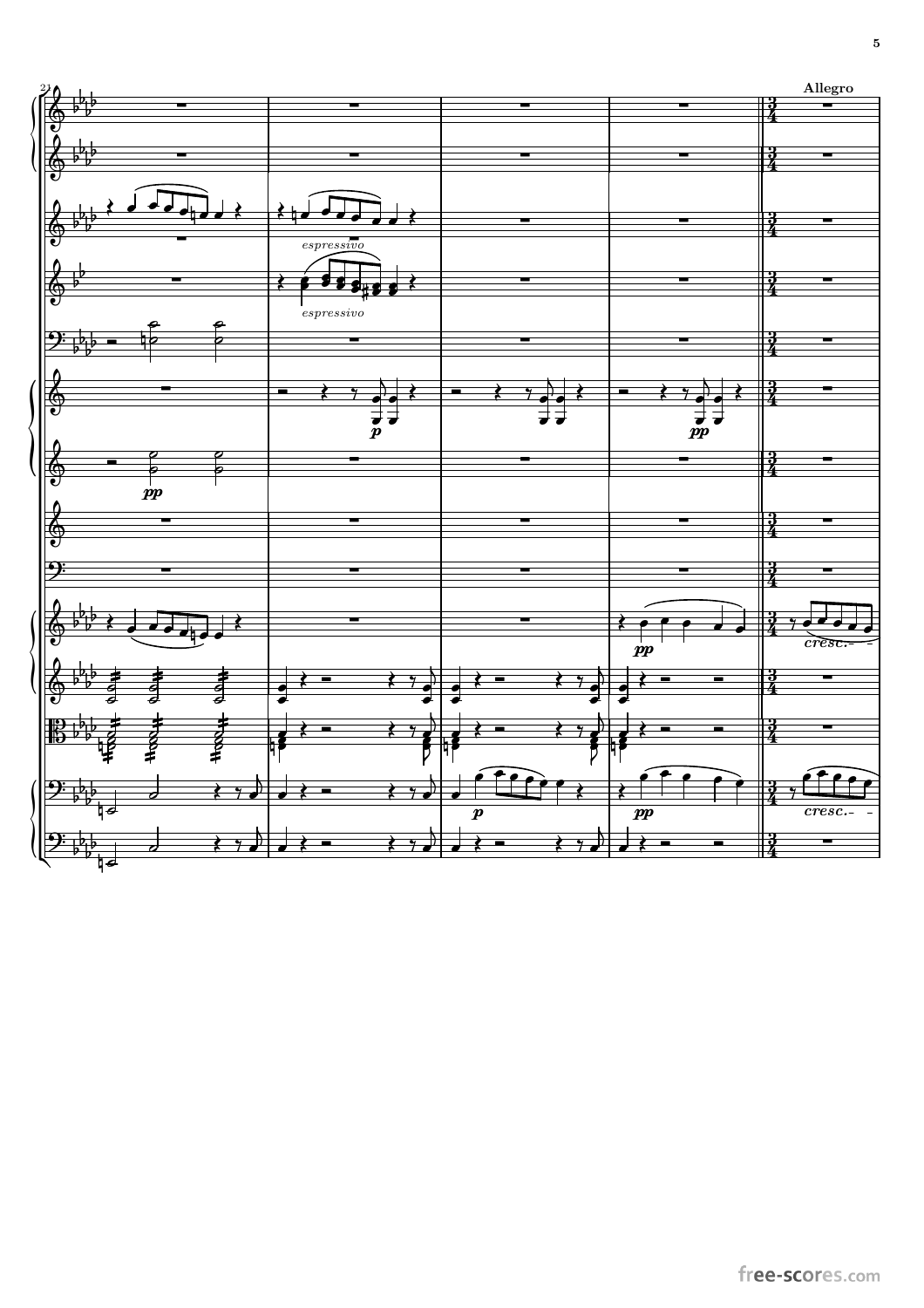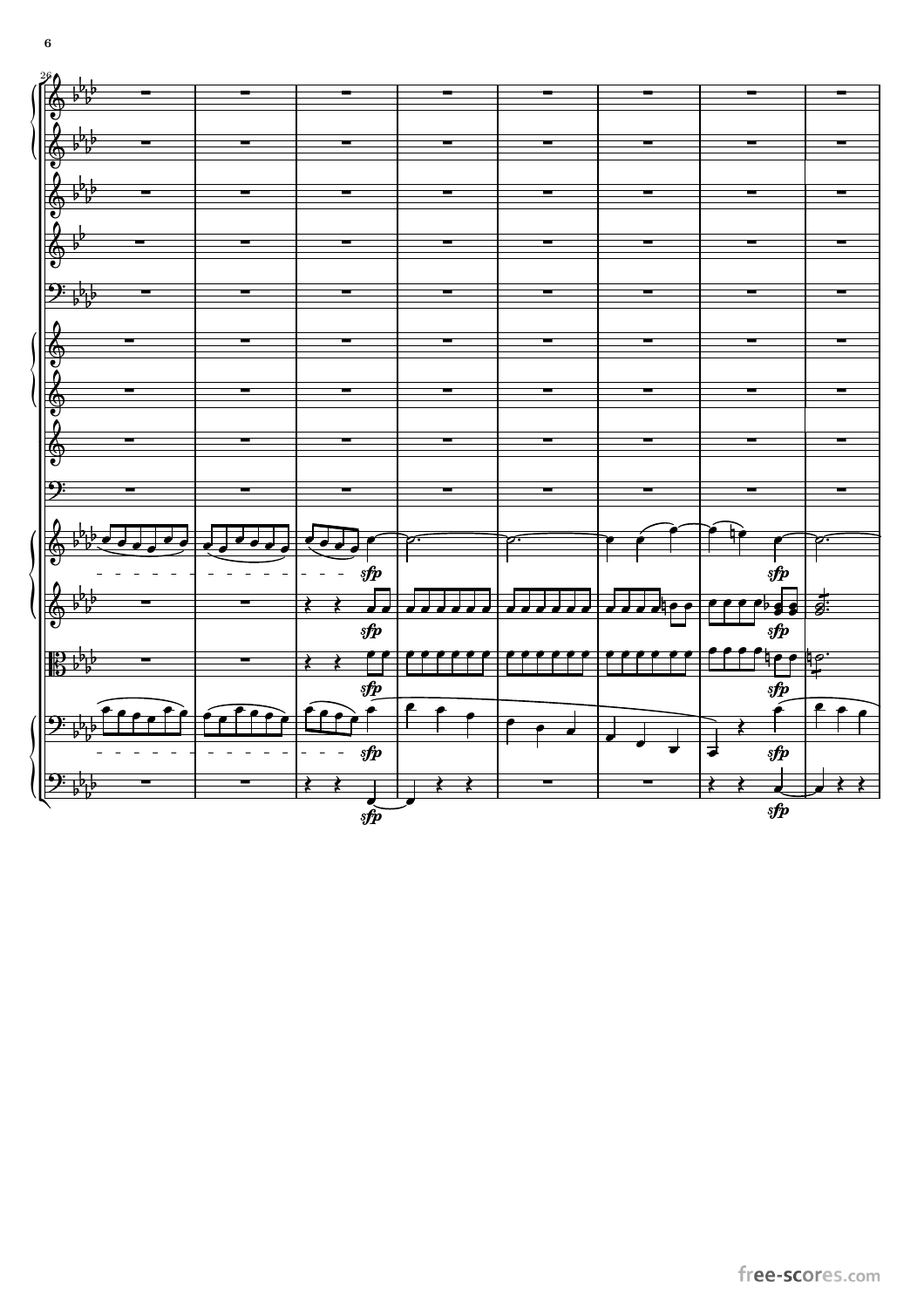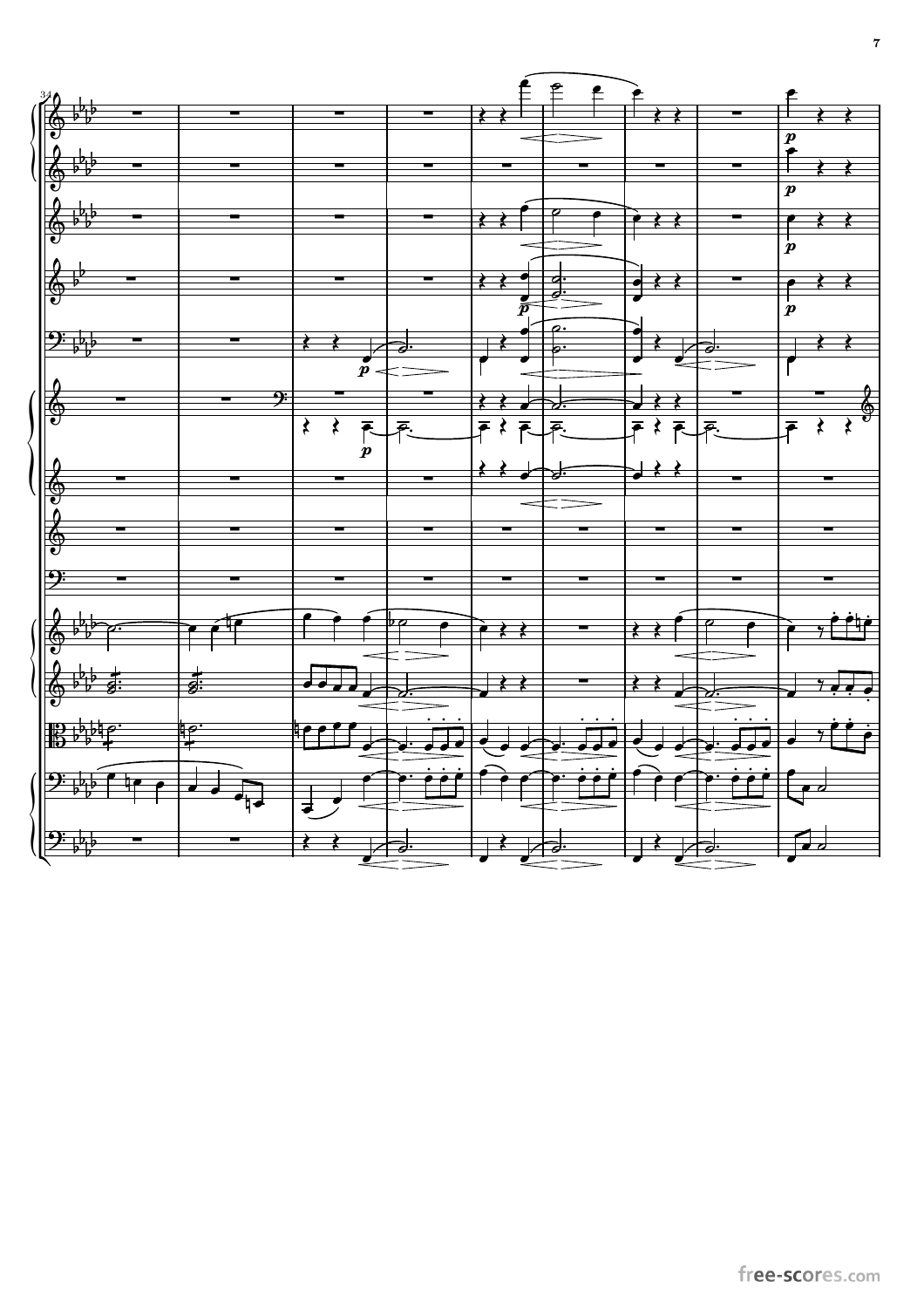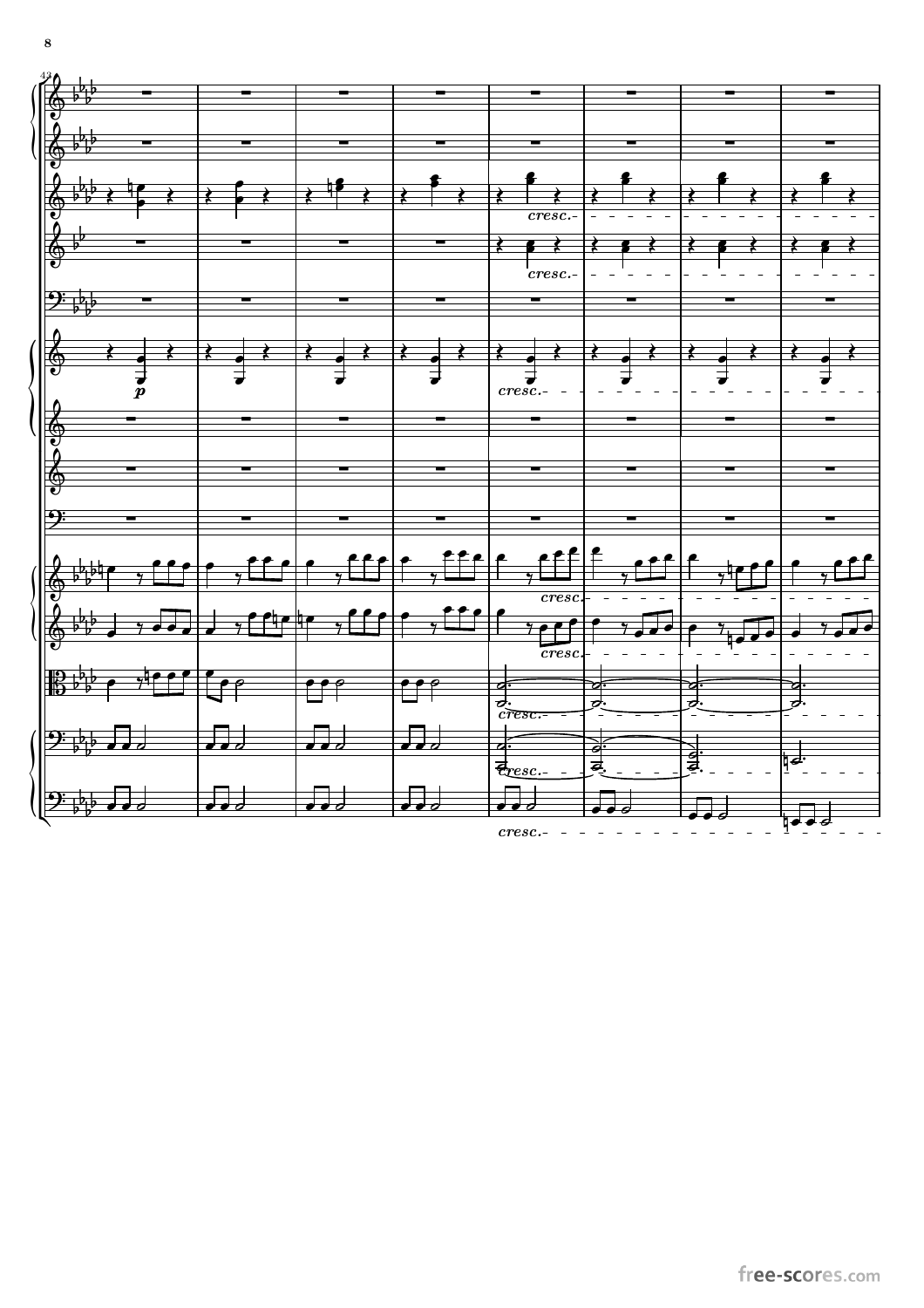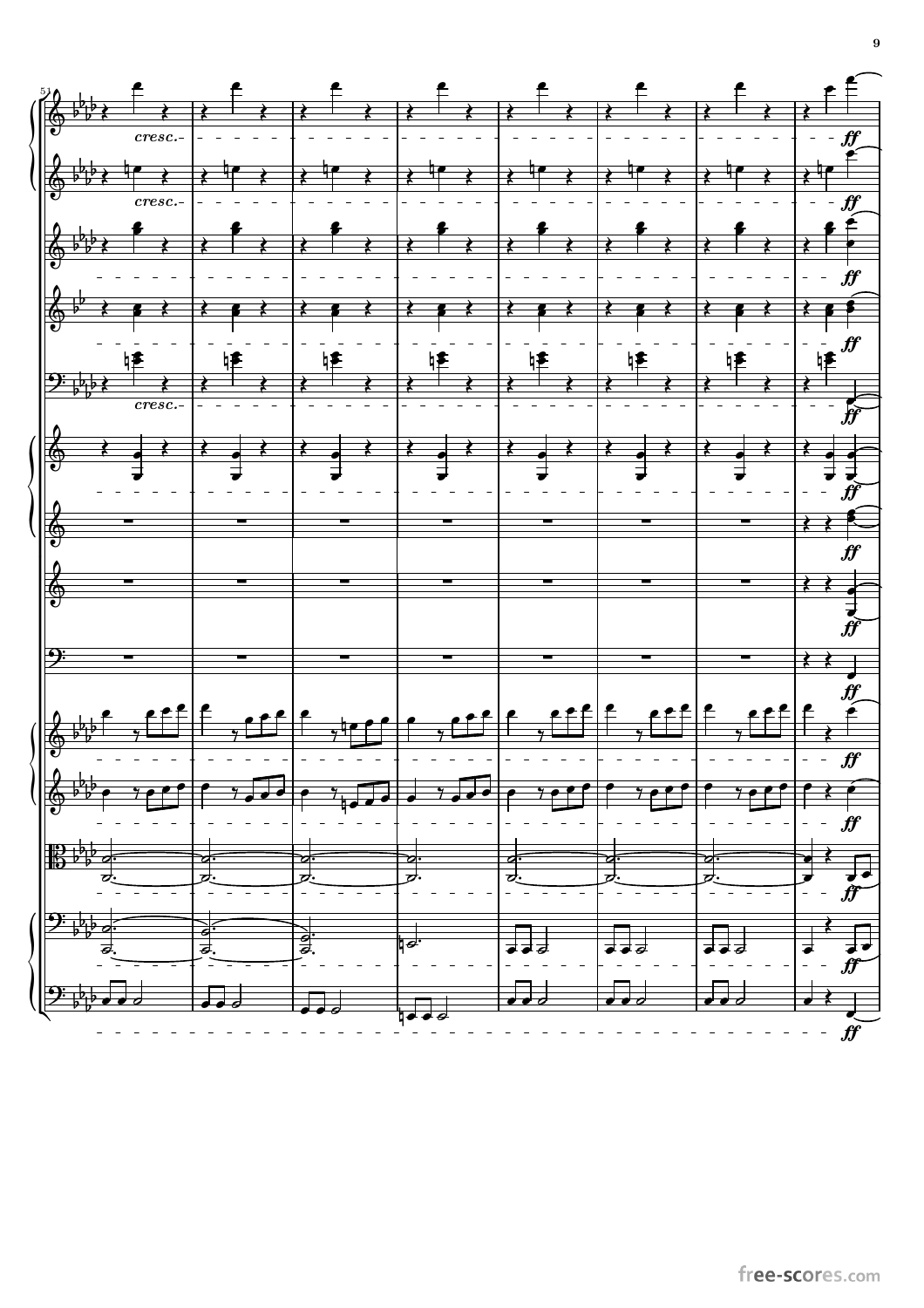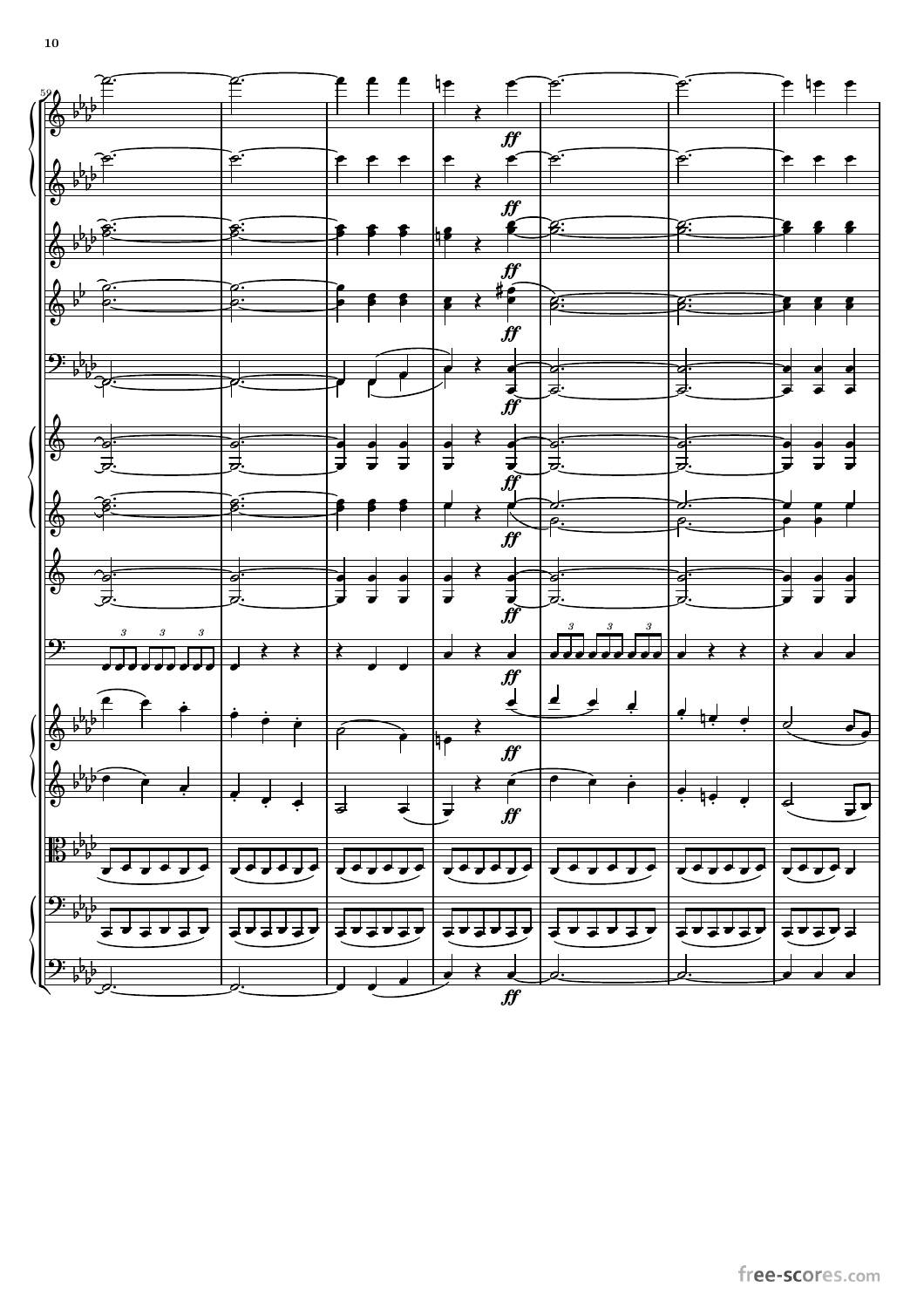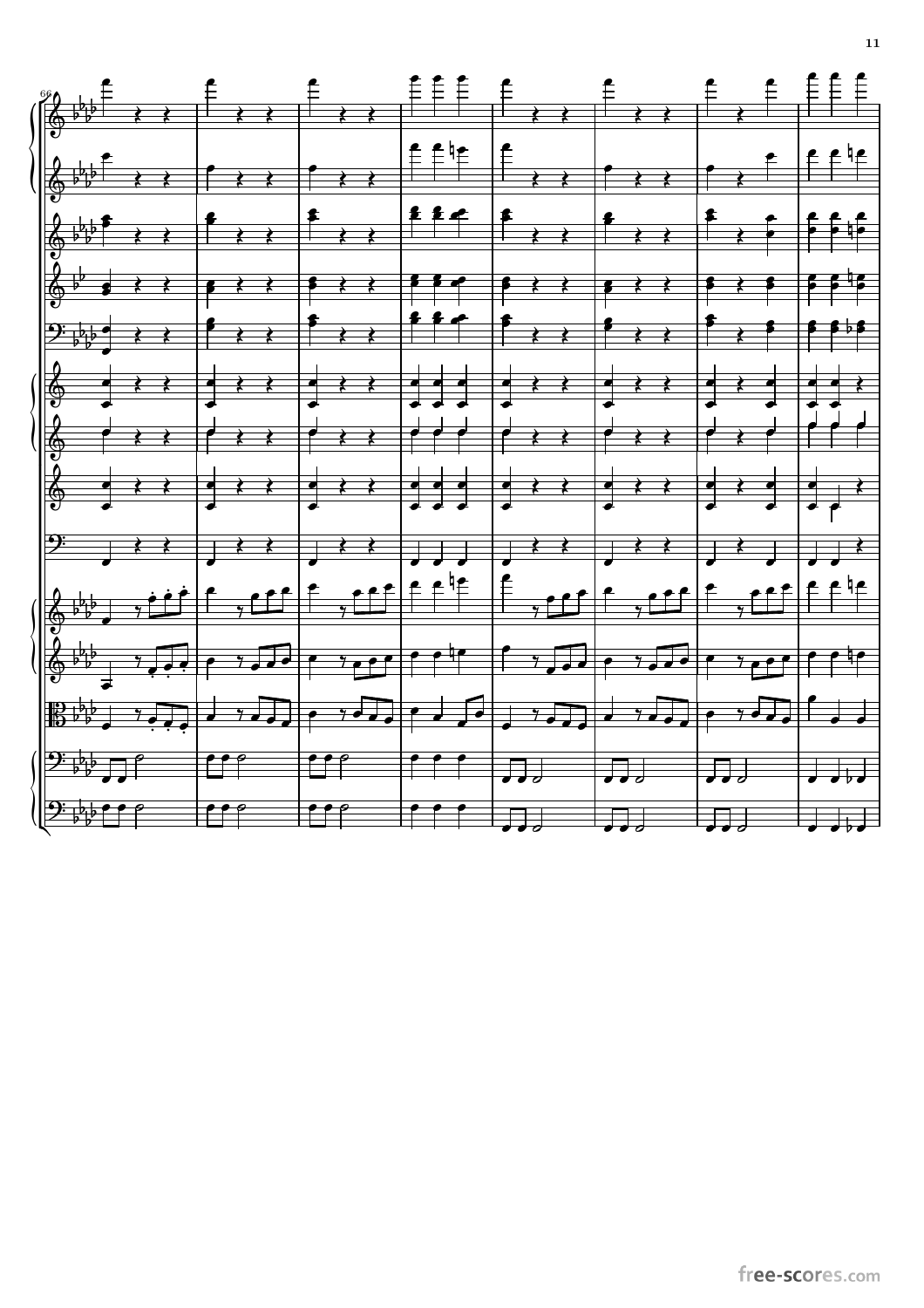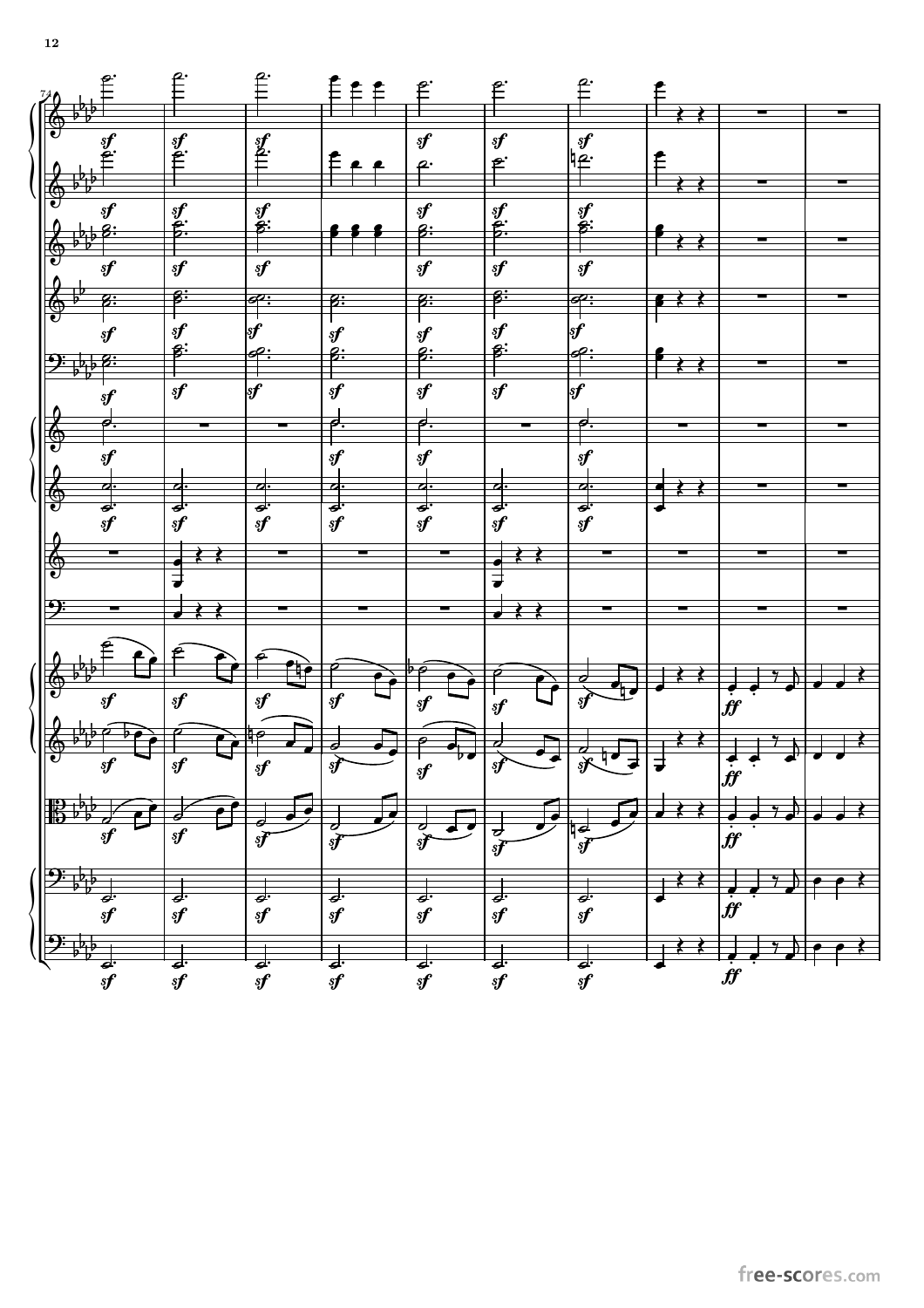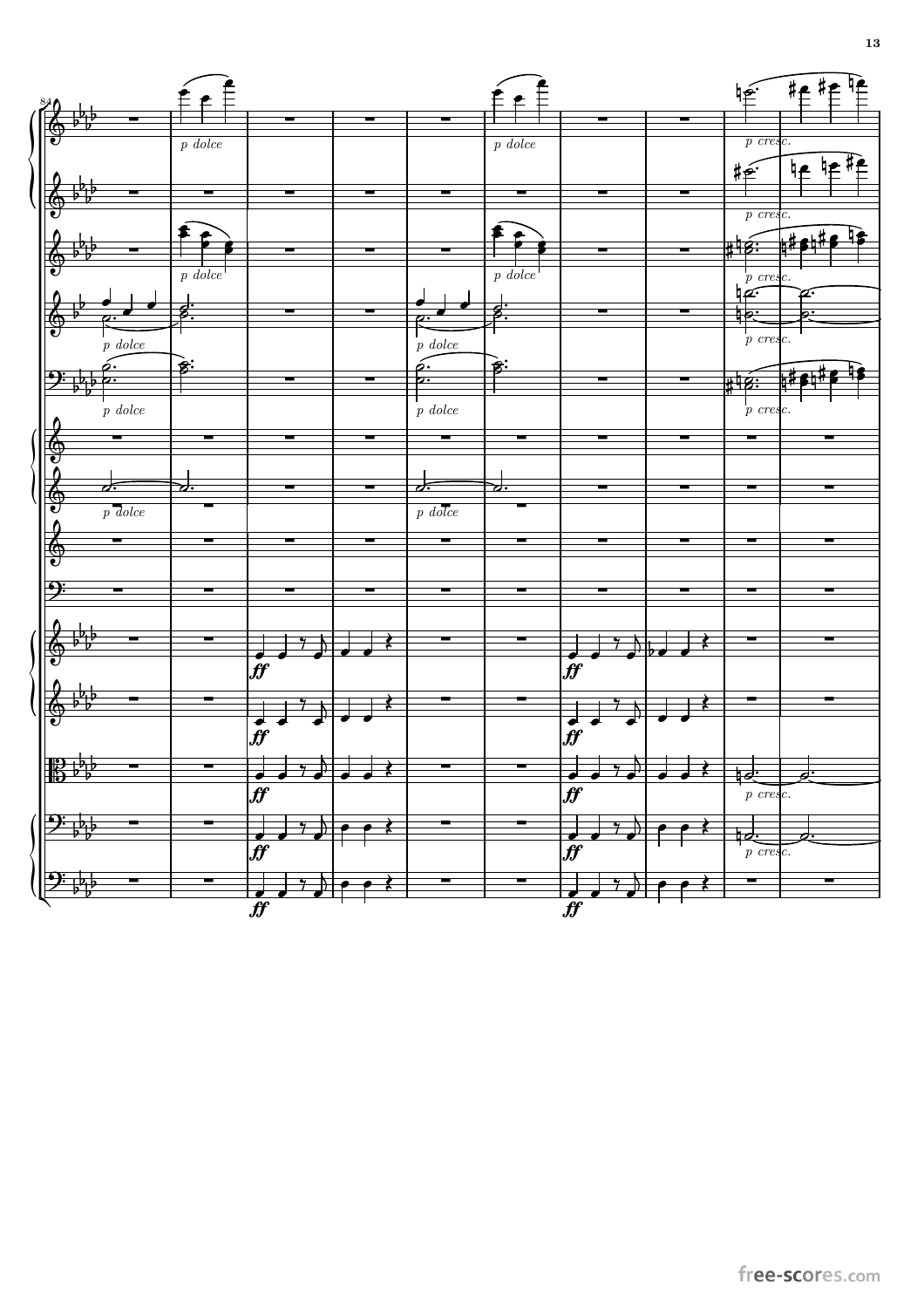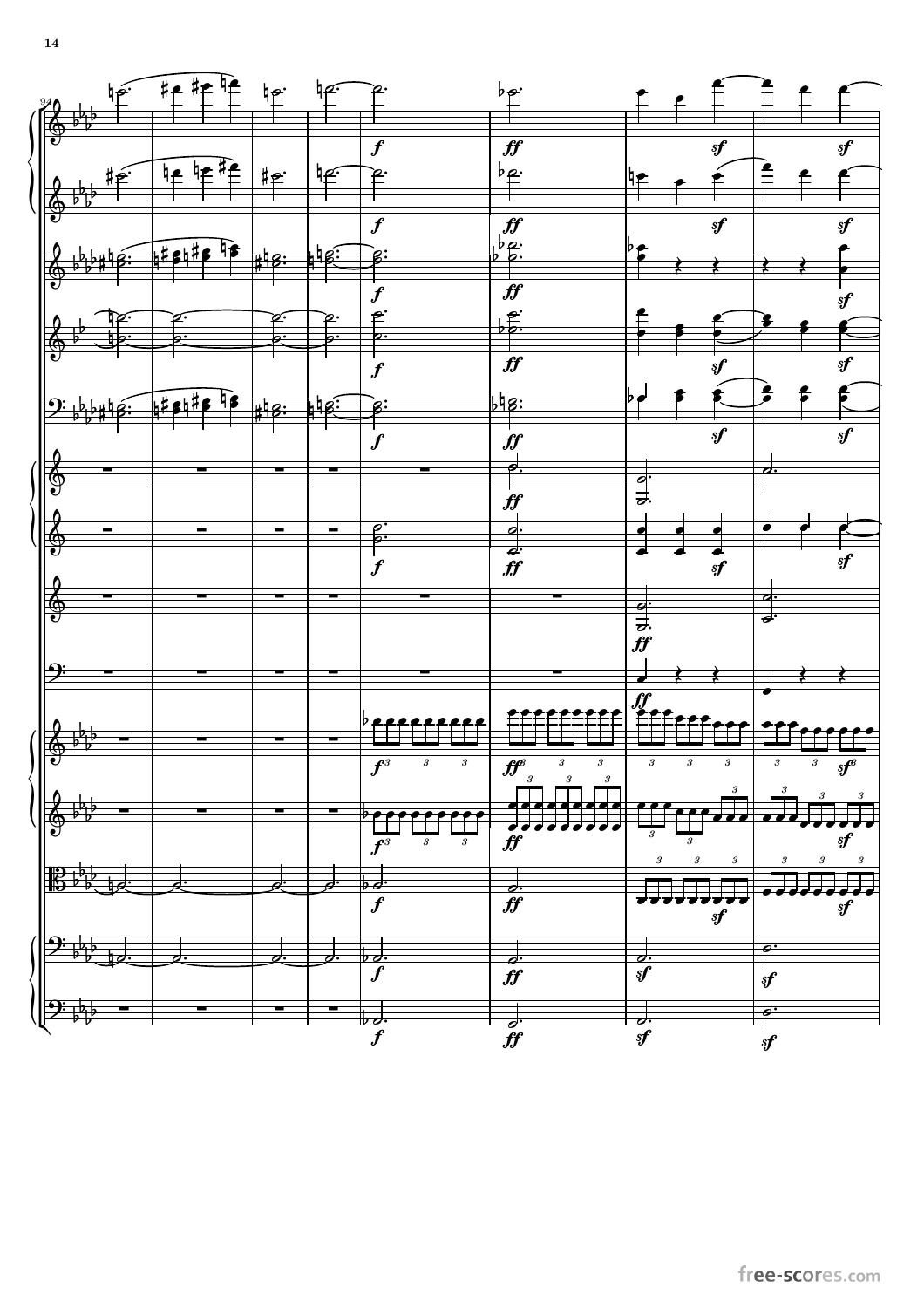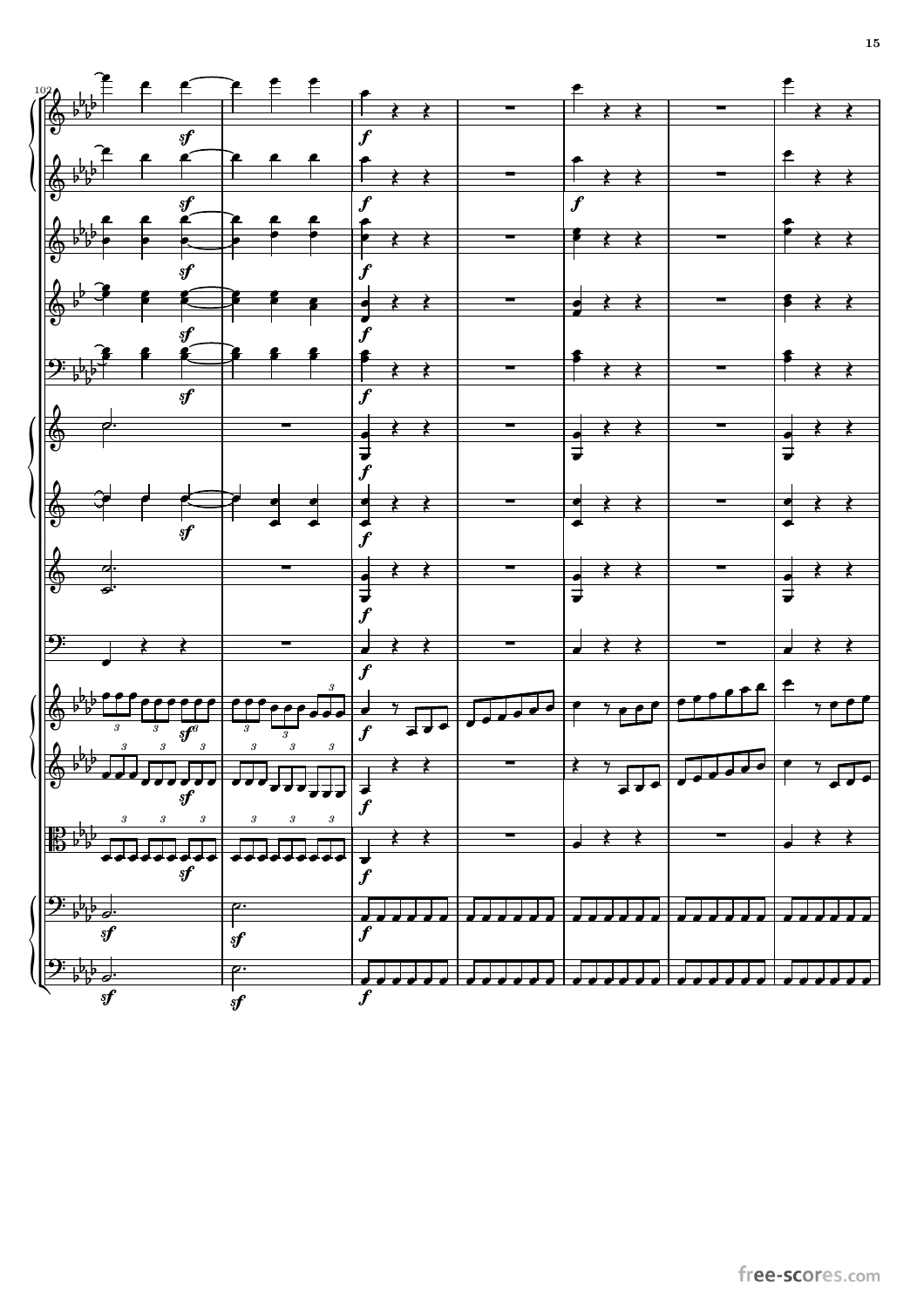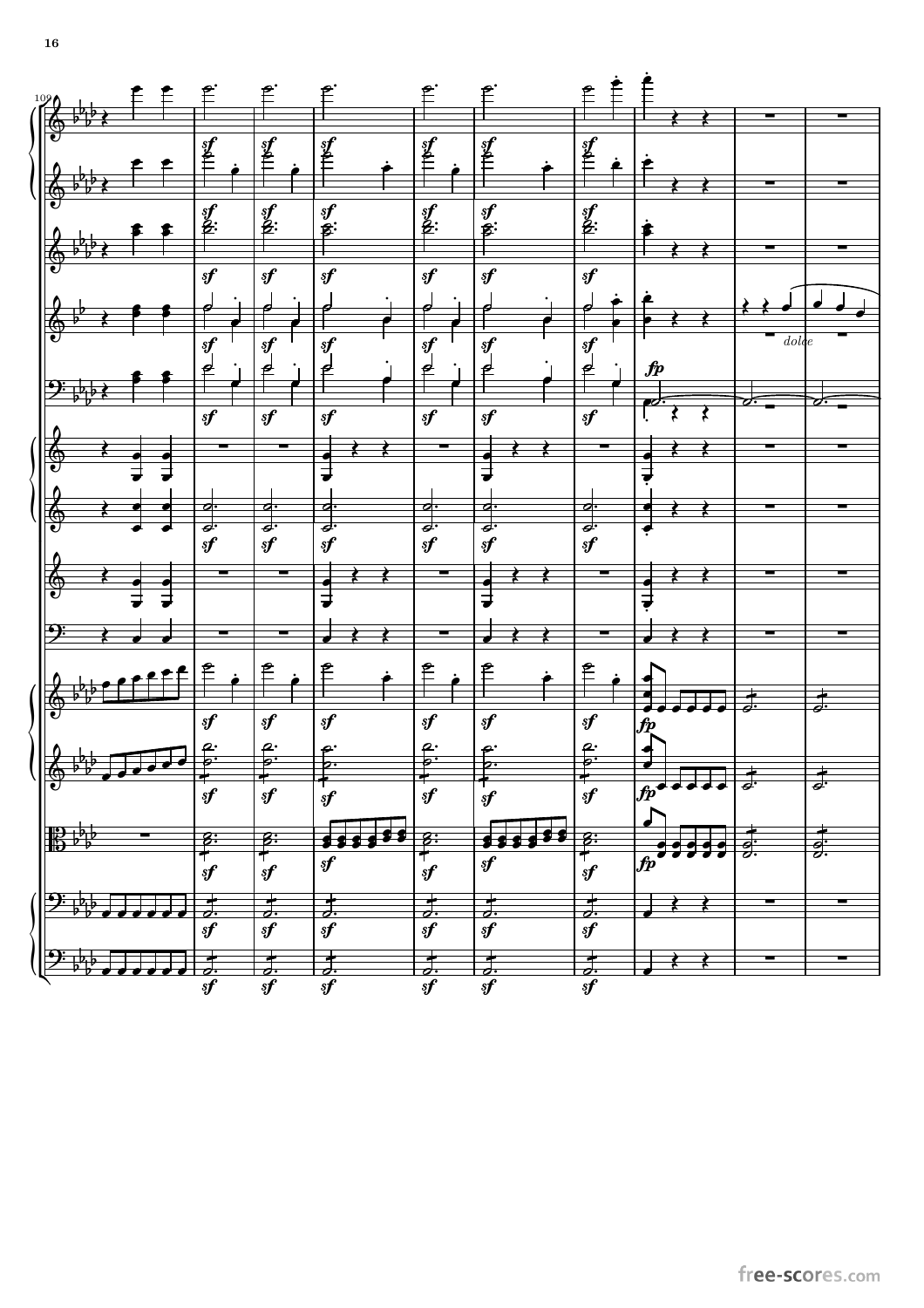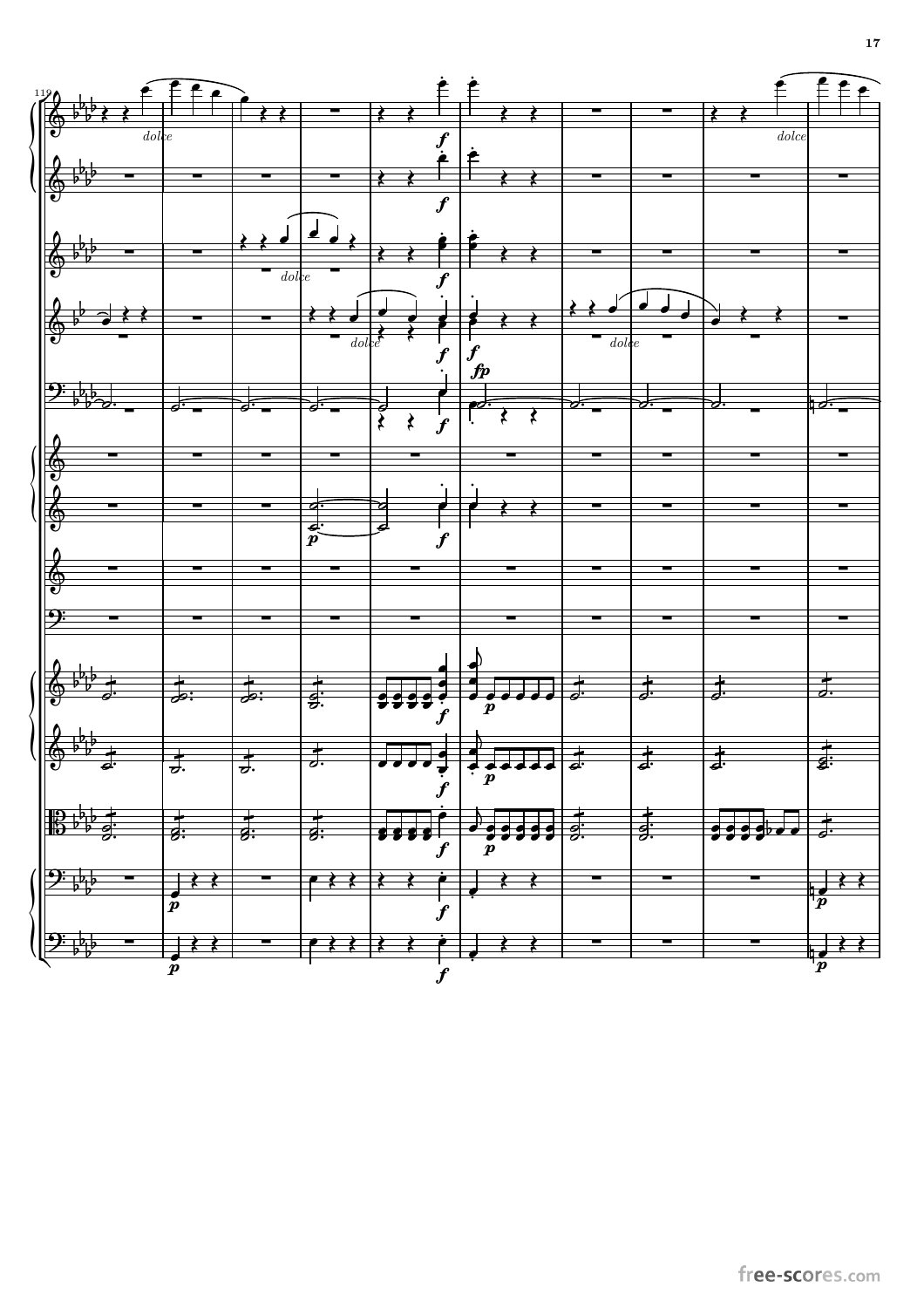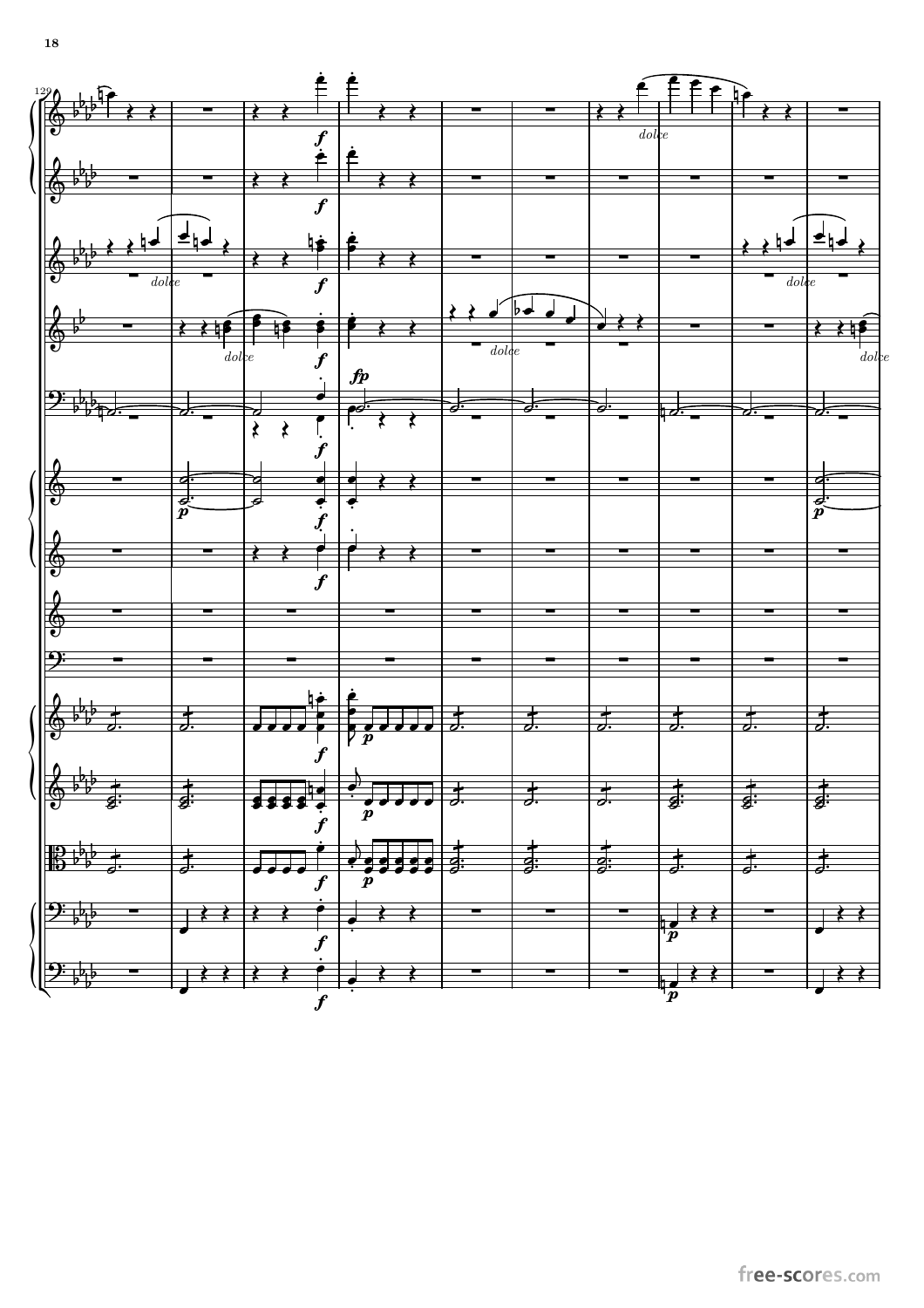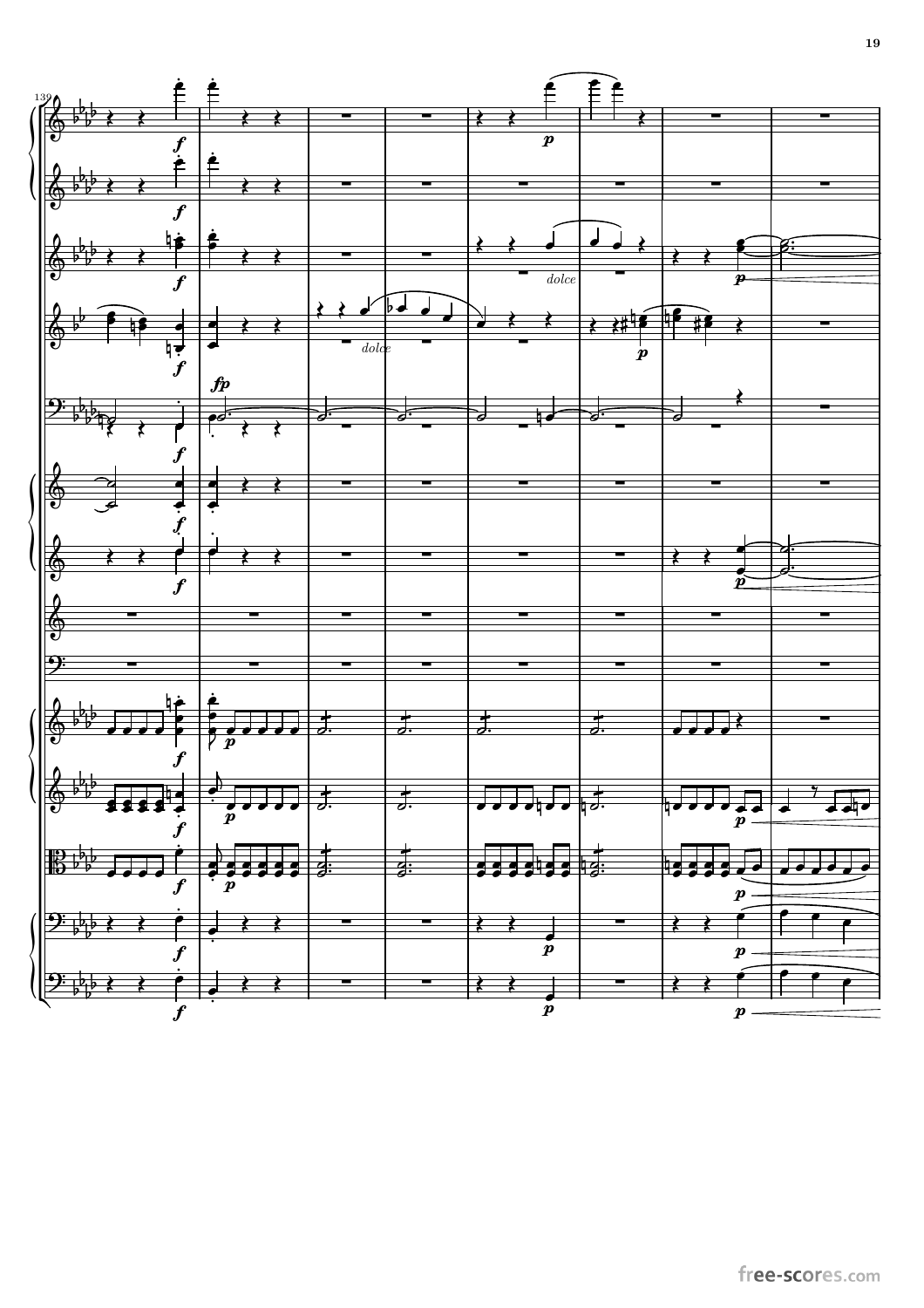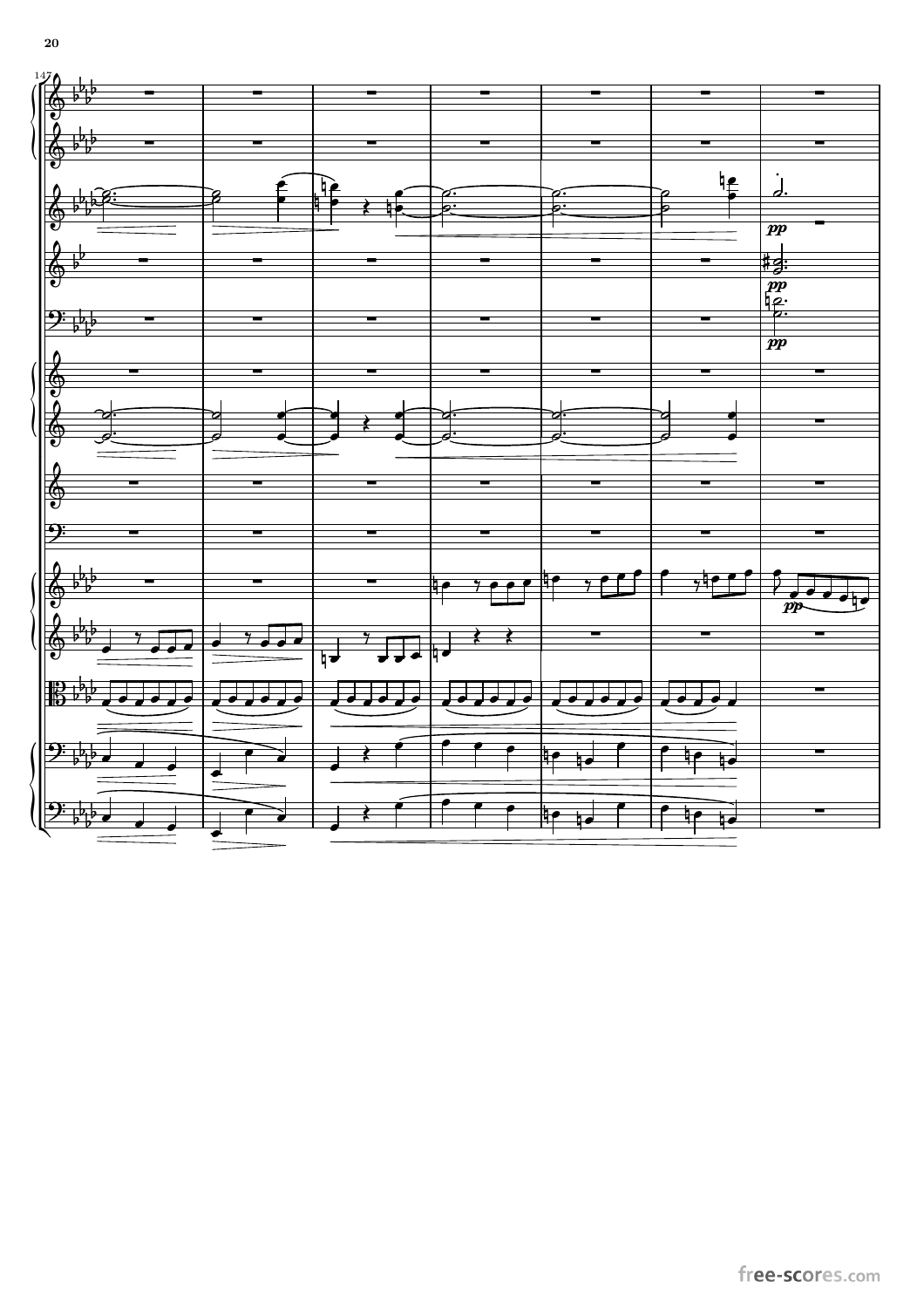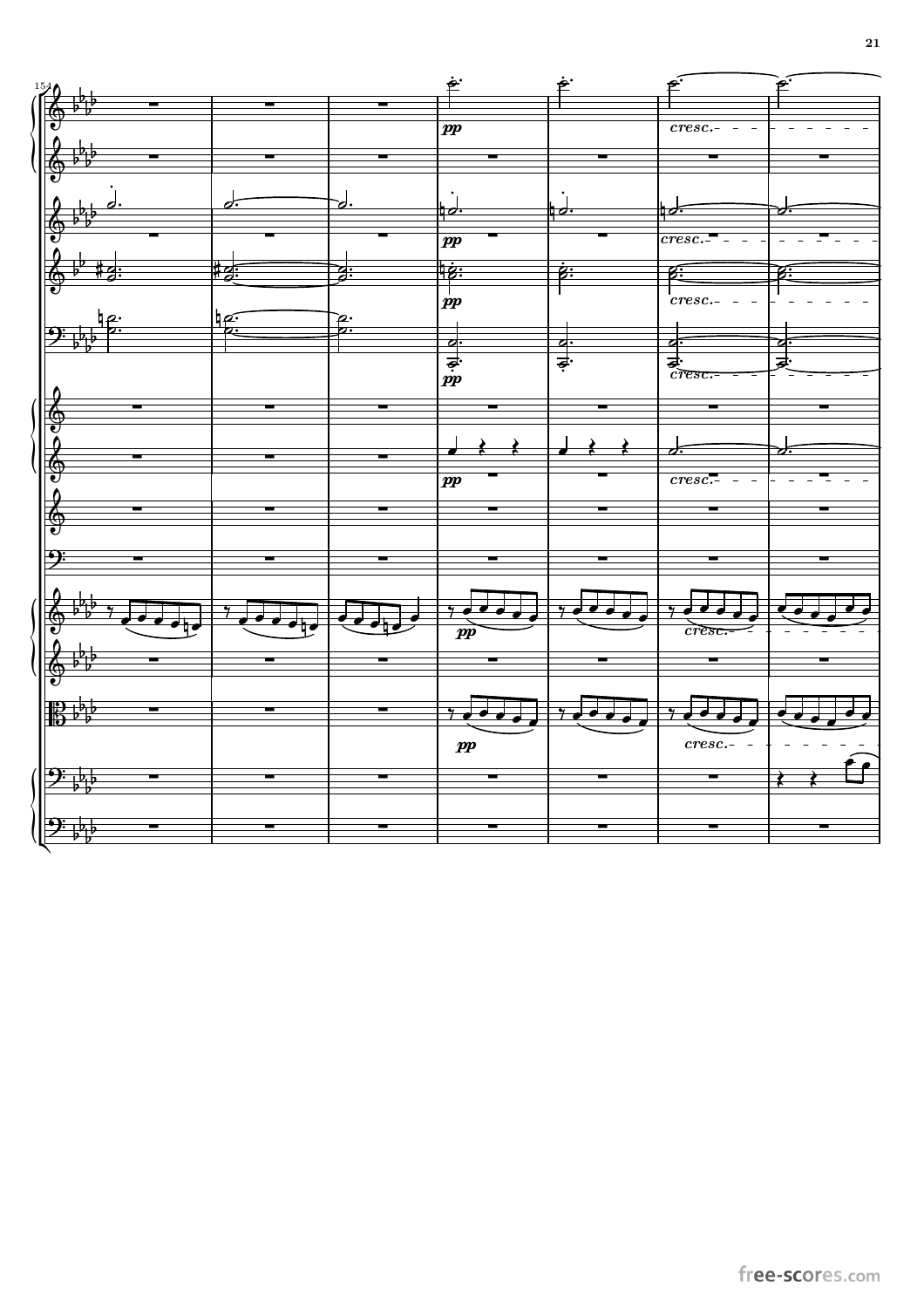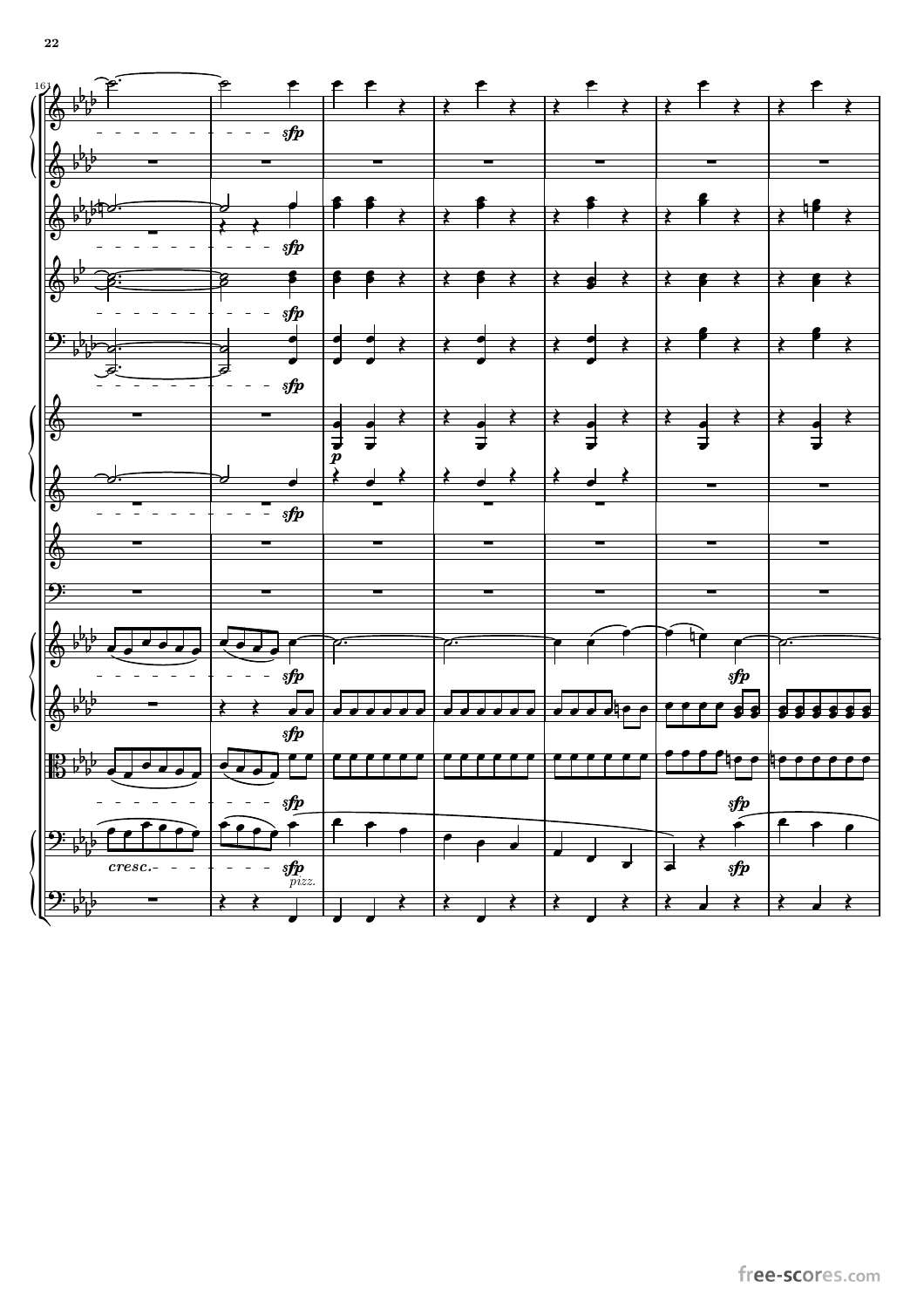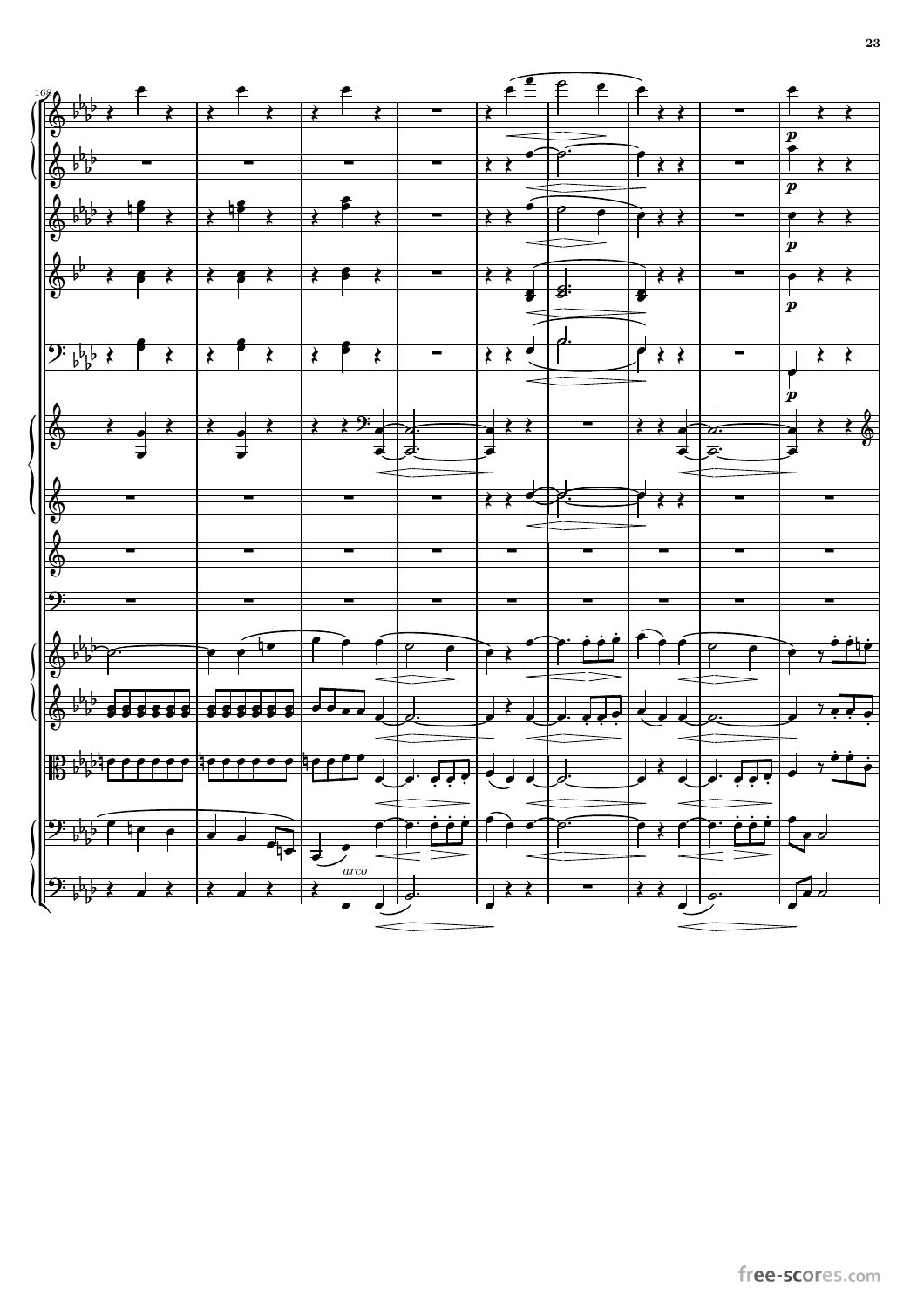

 $\bf{24}$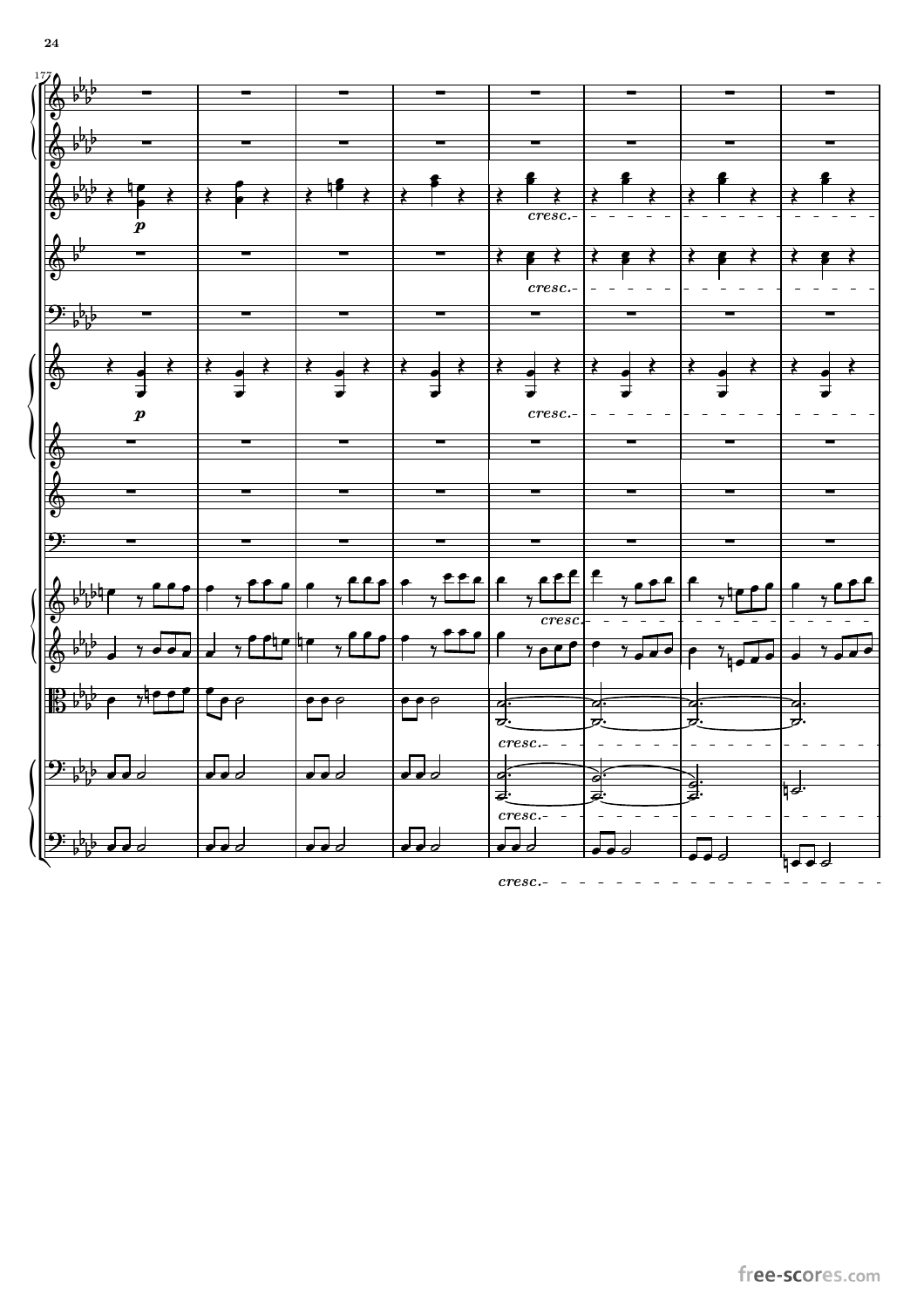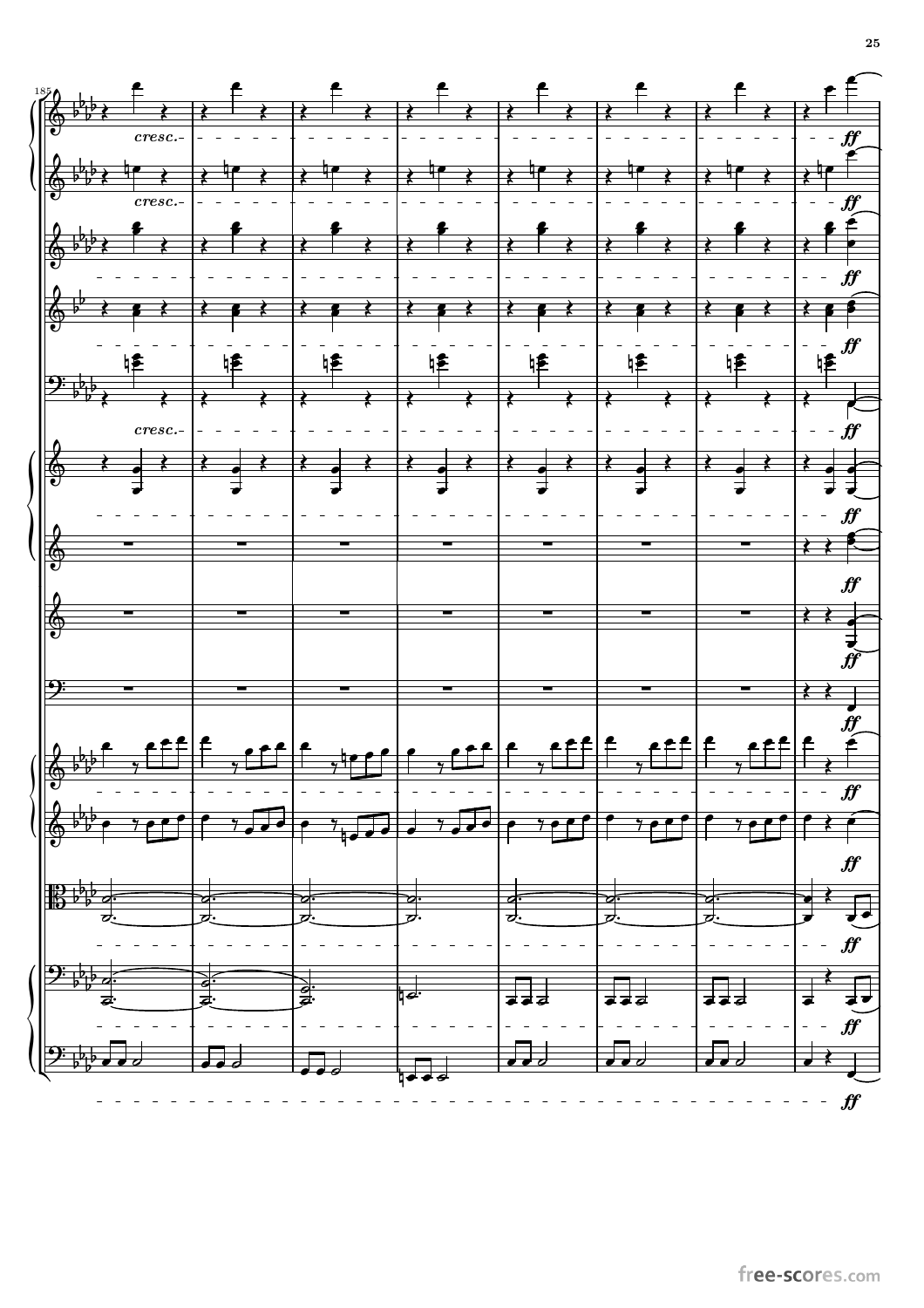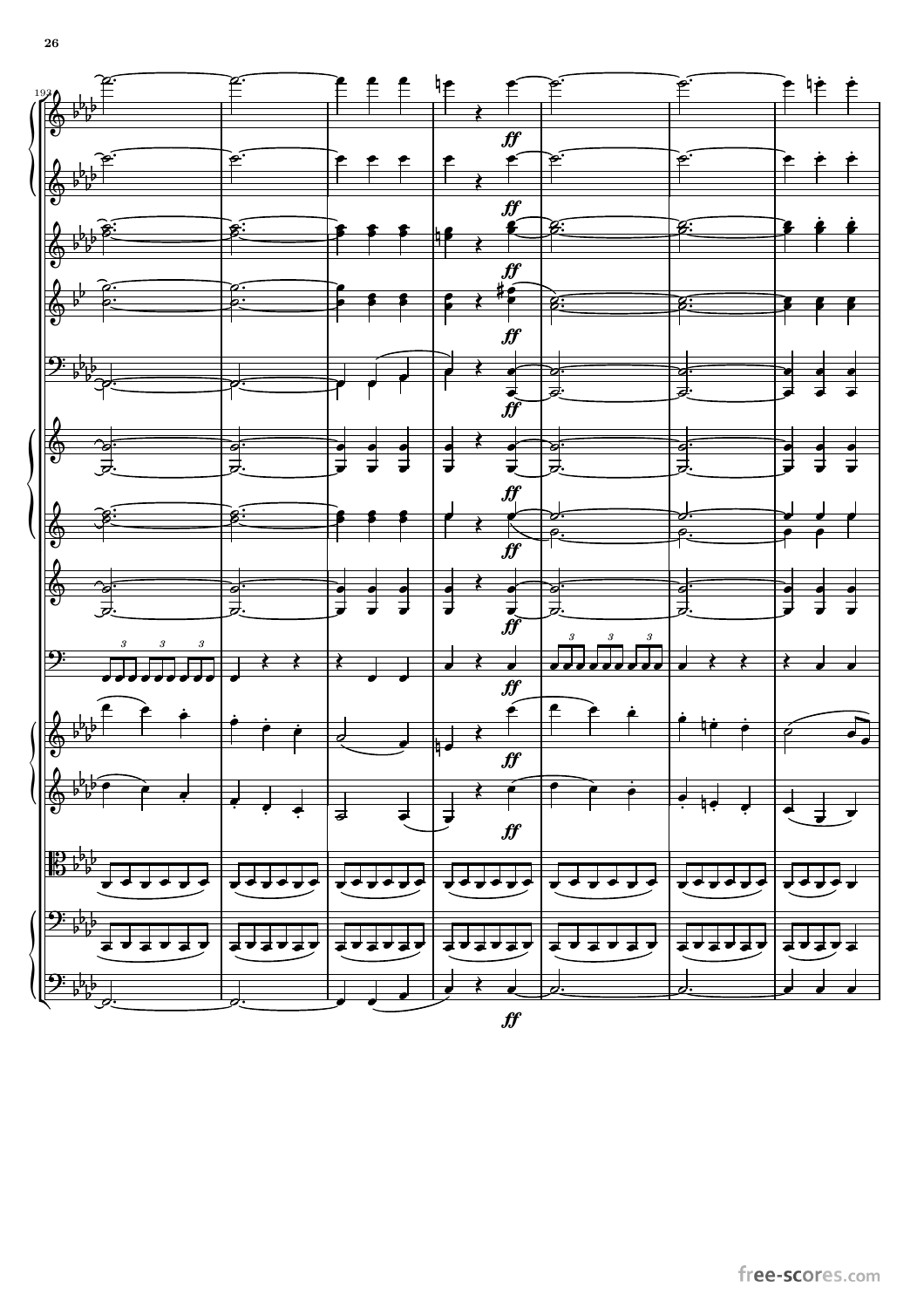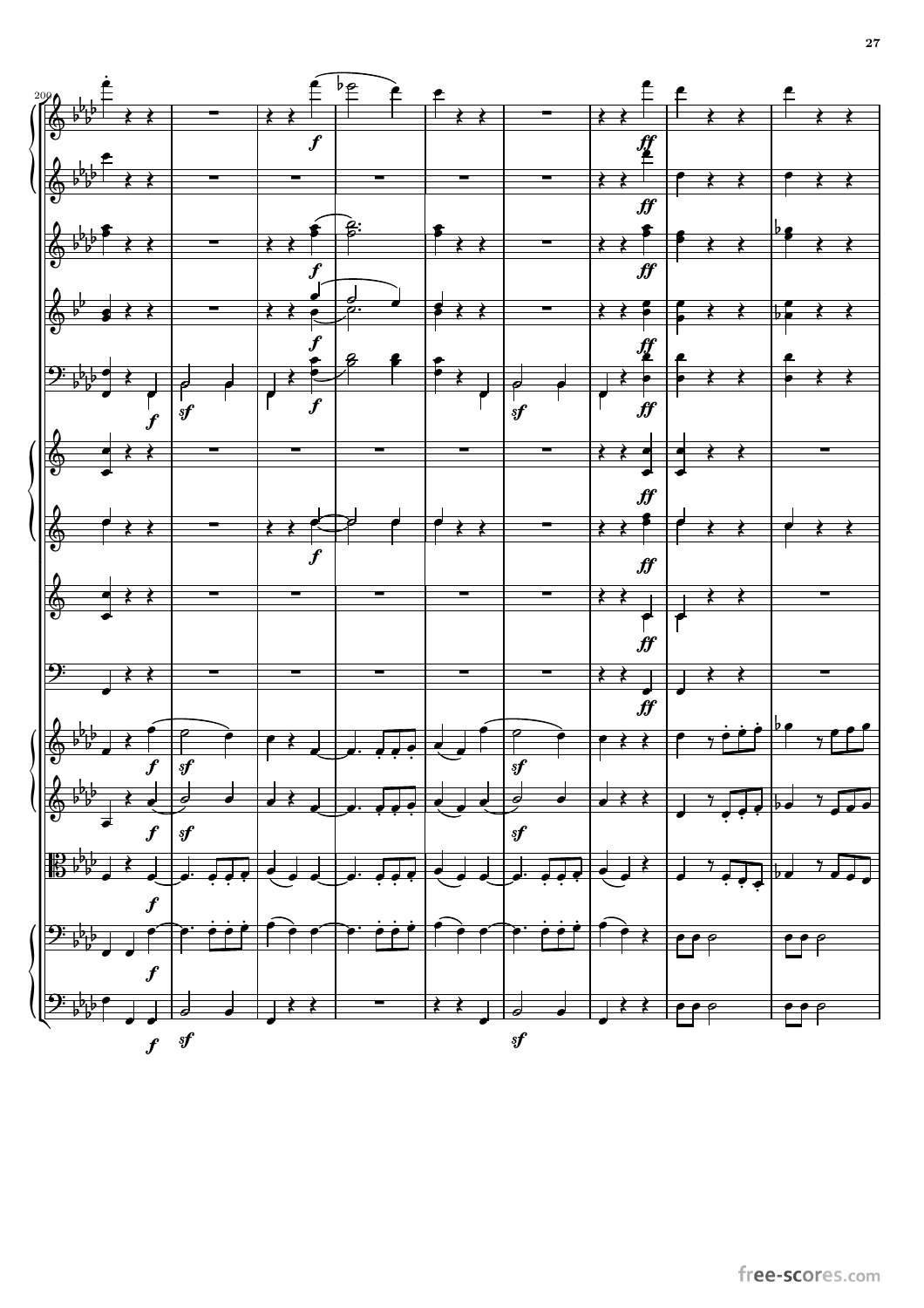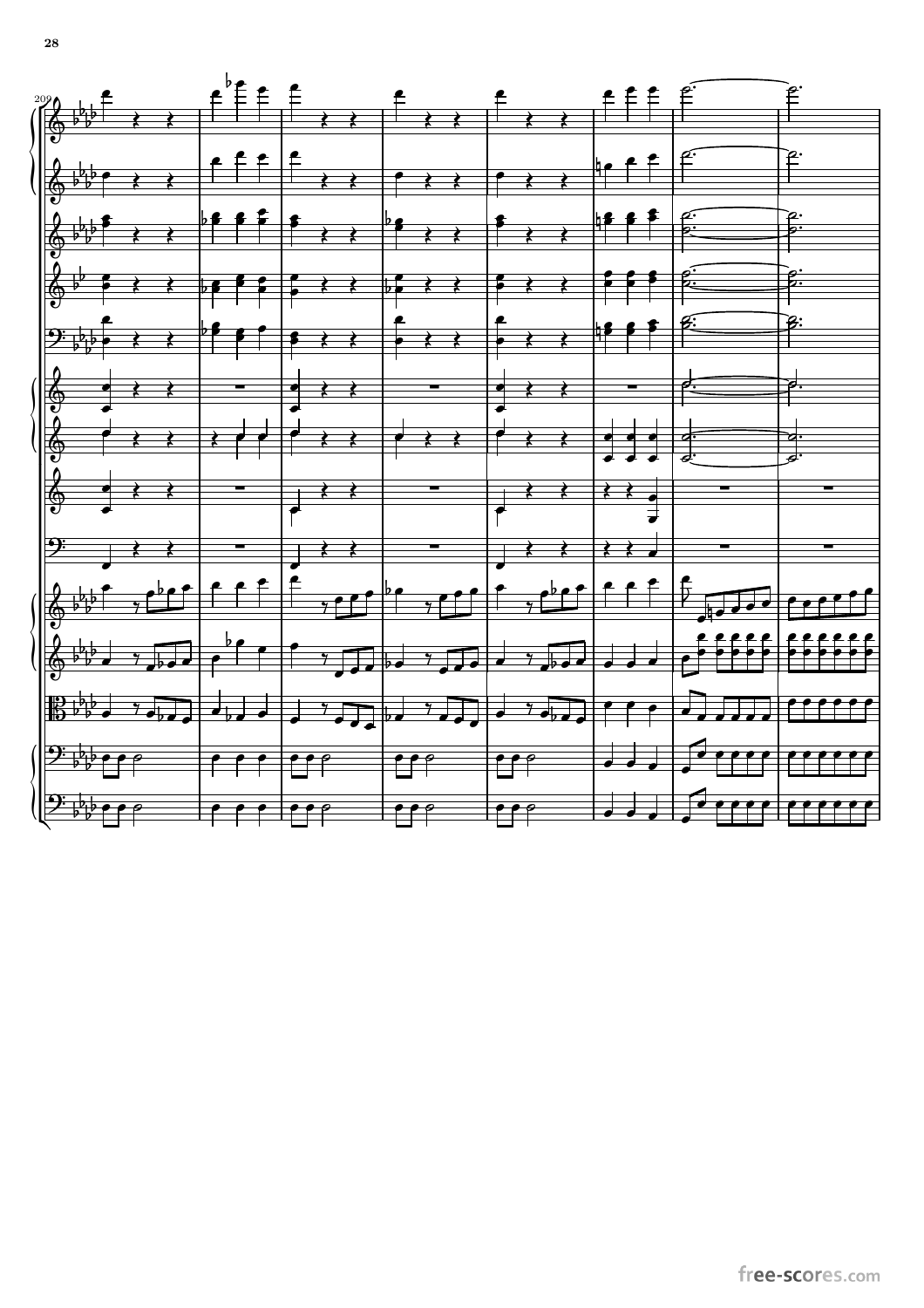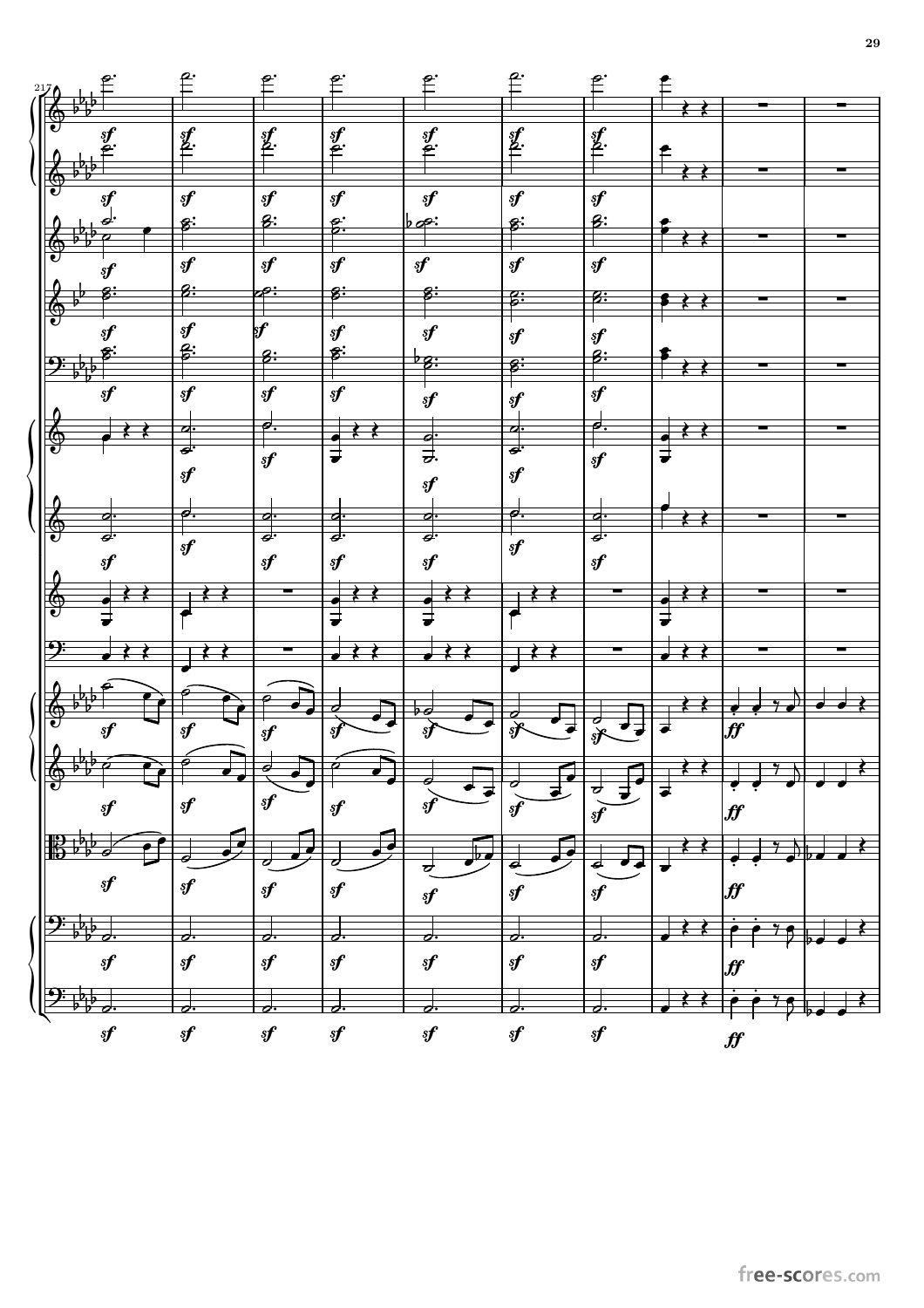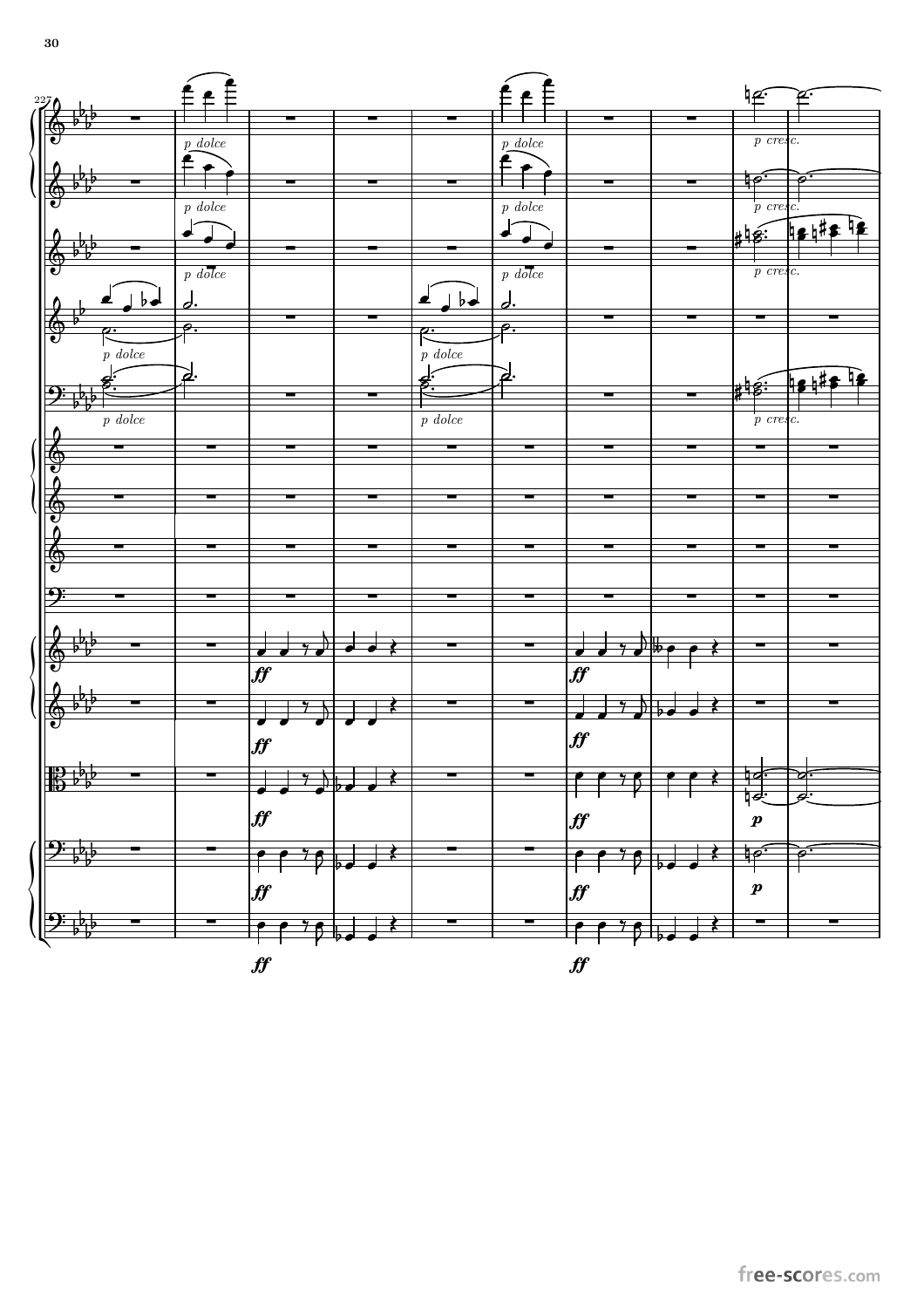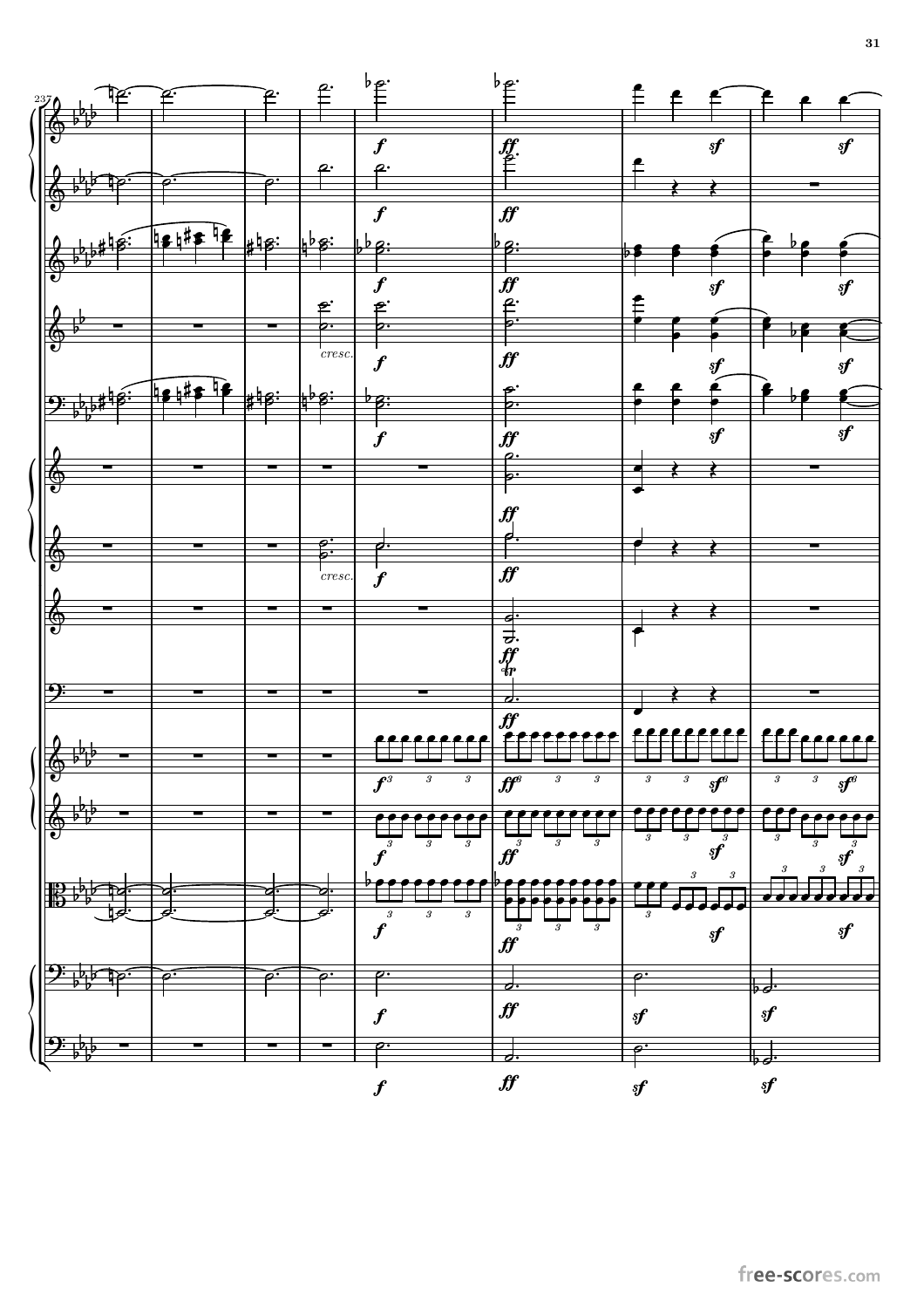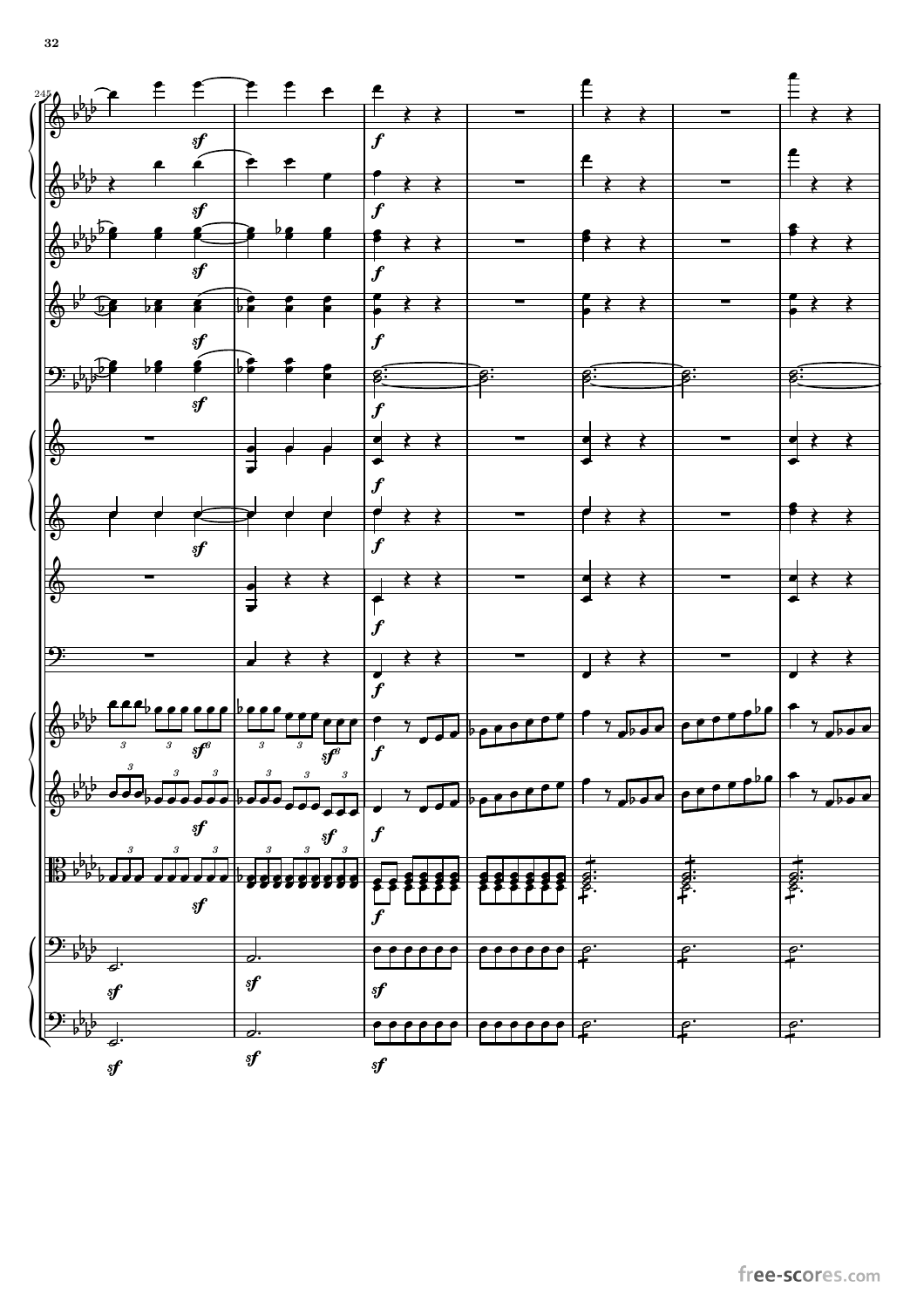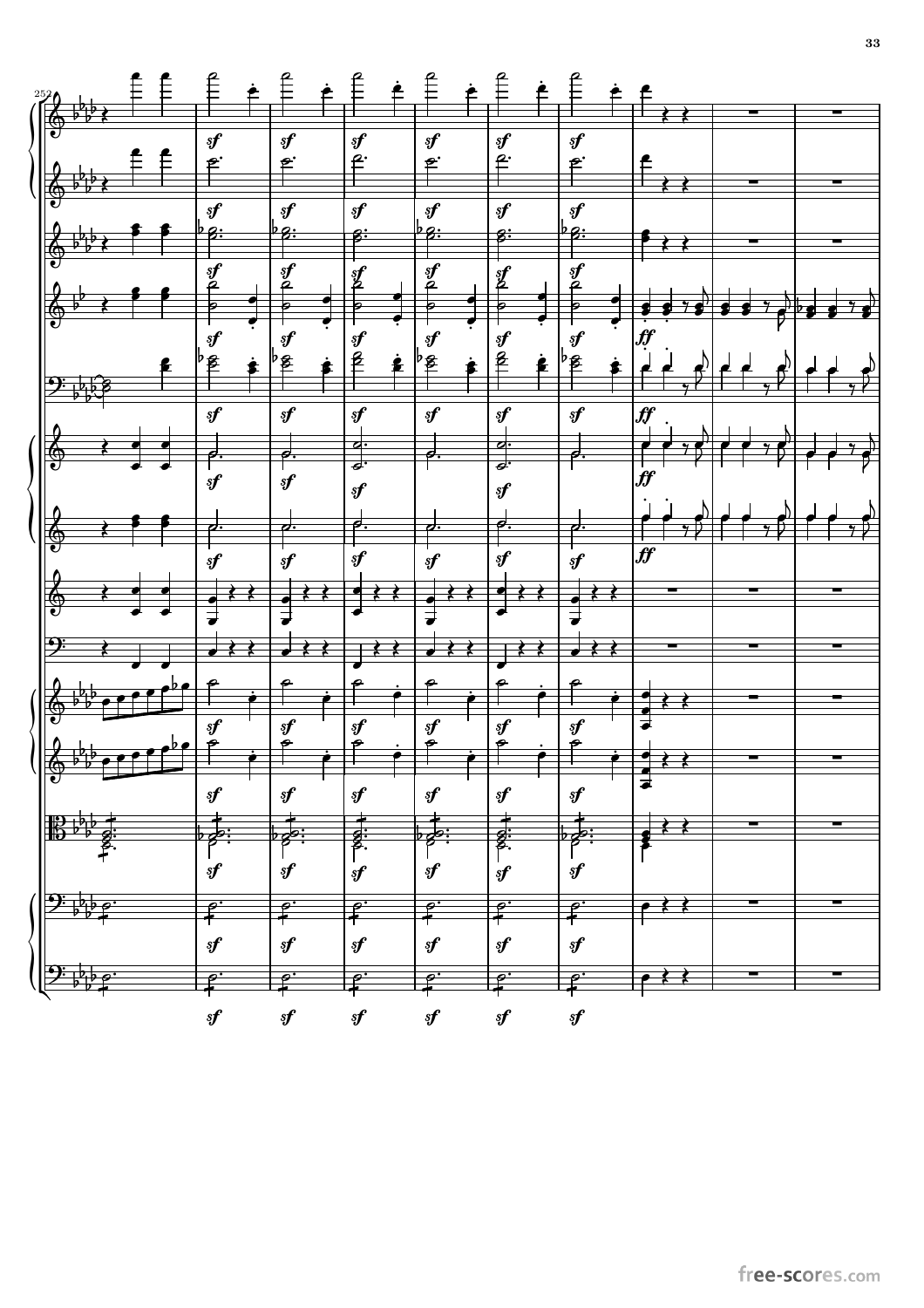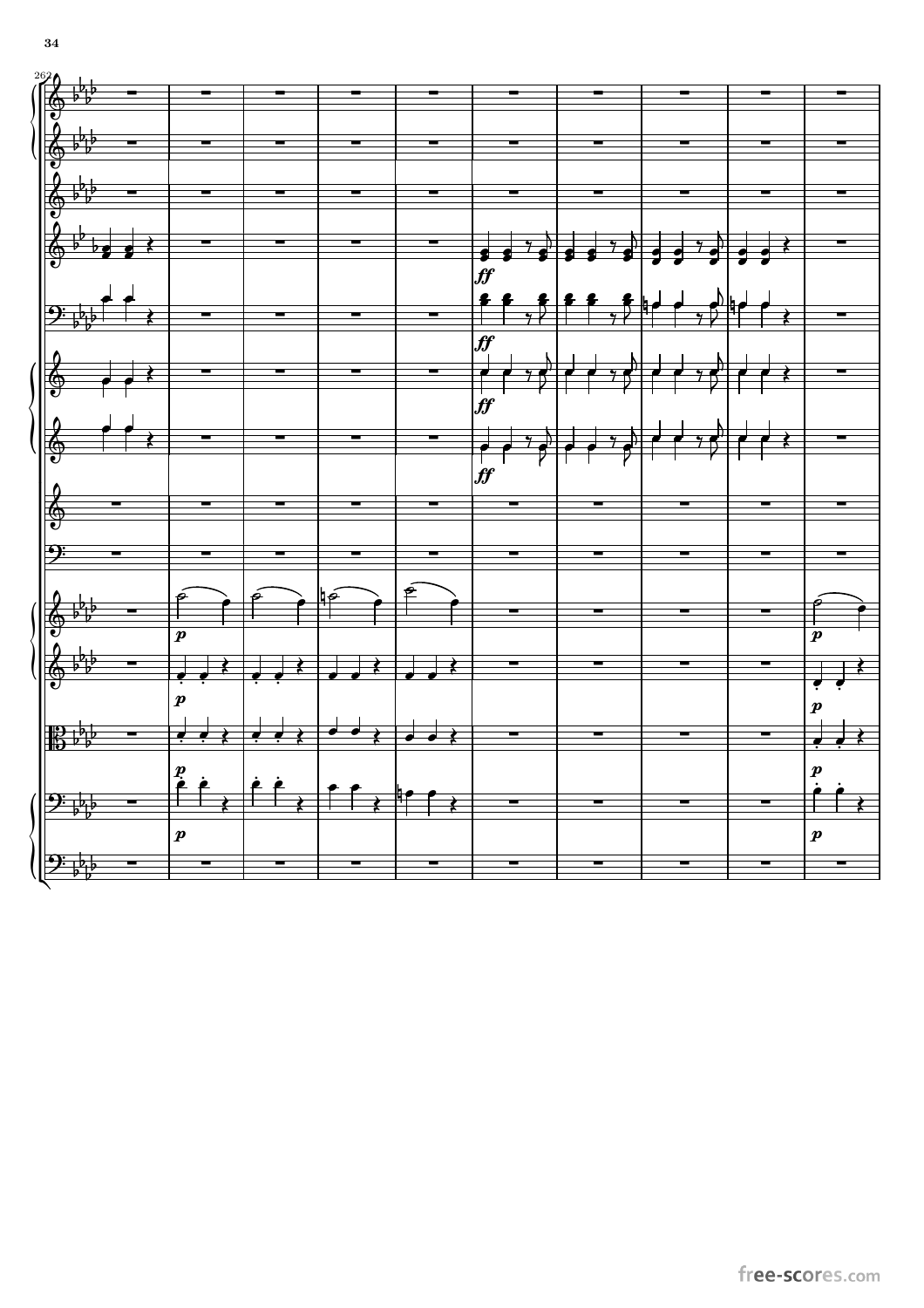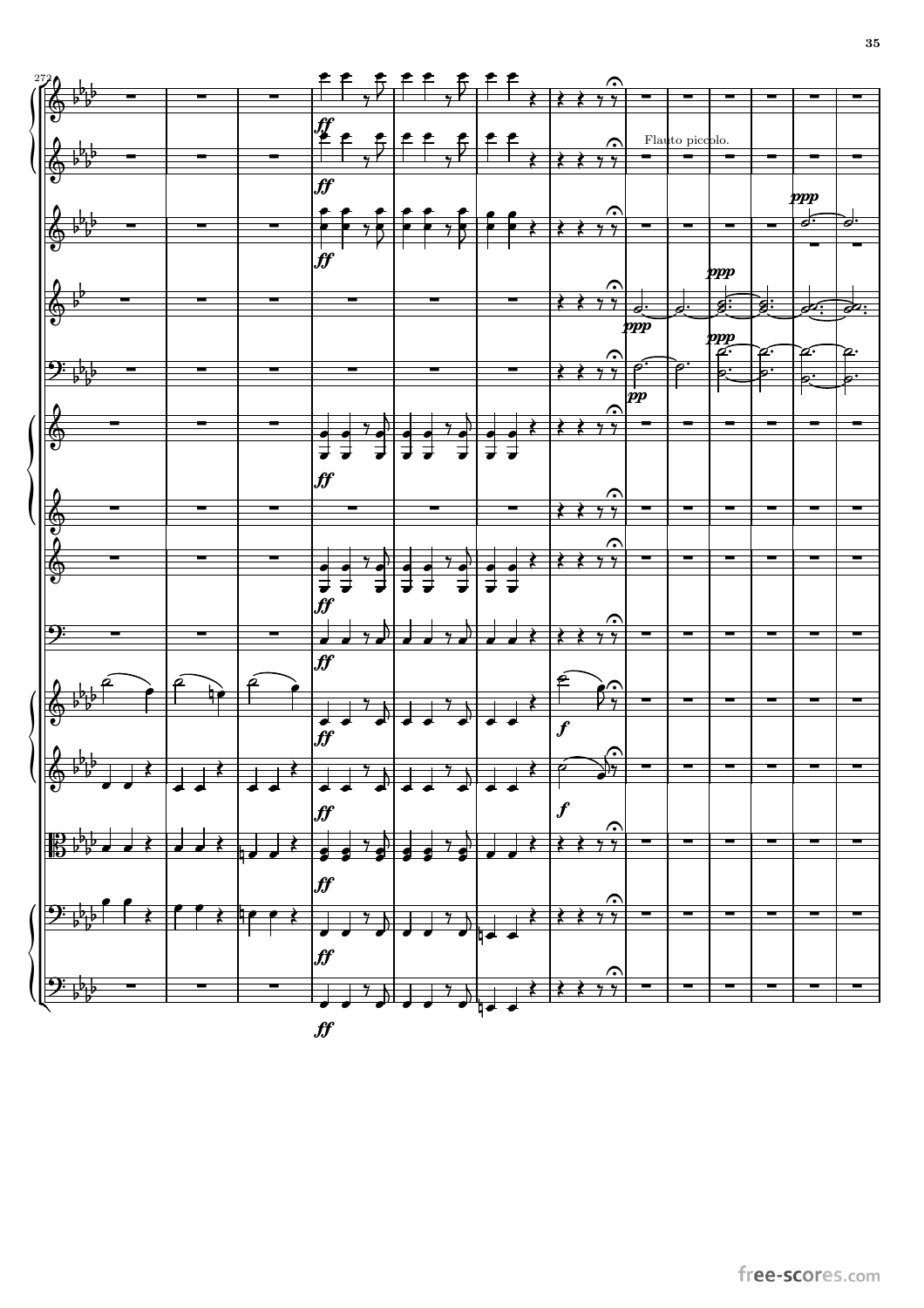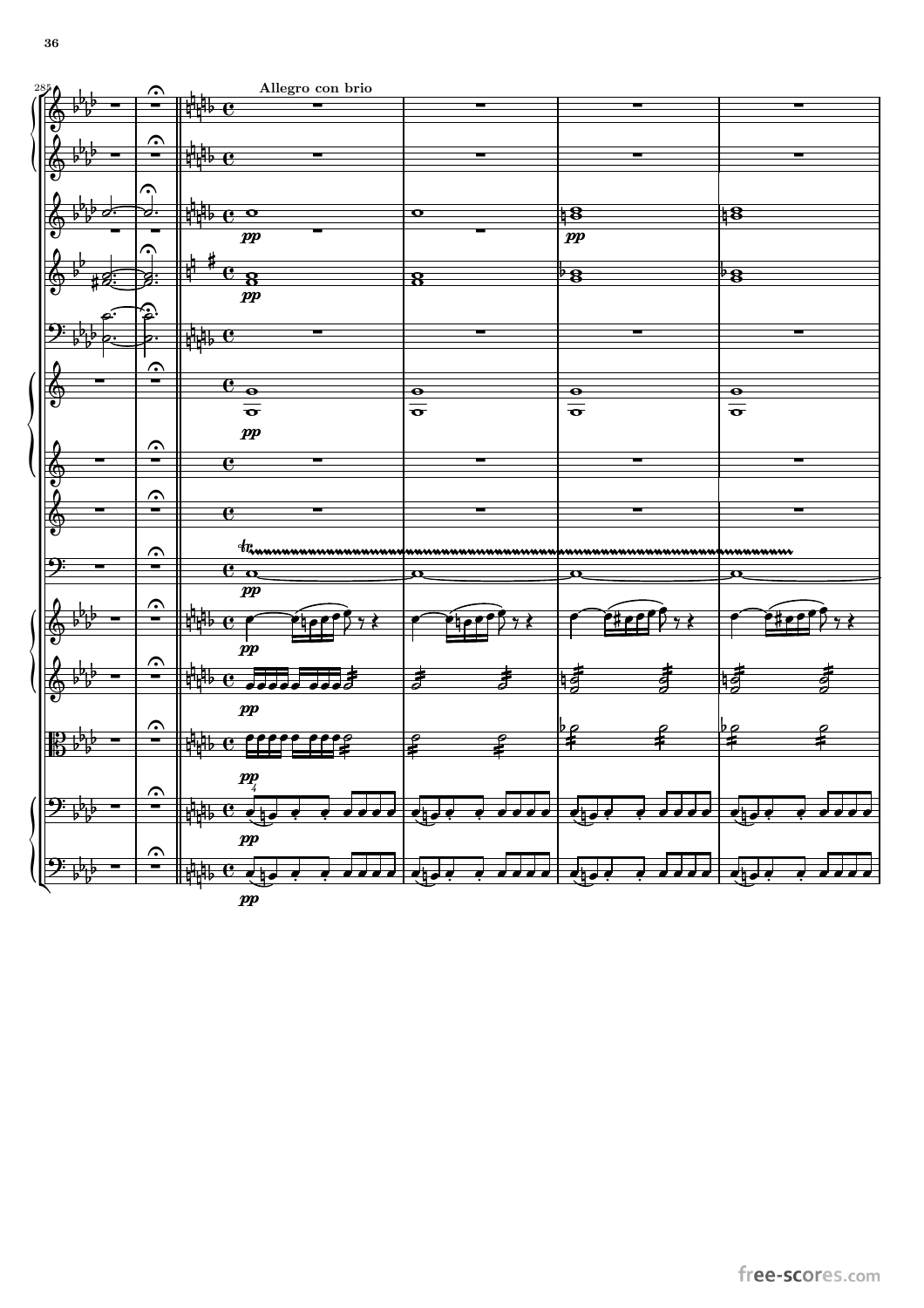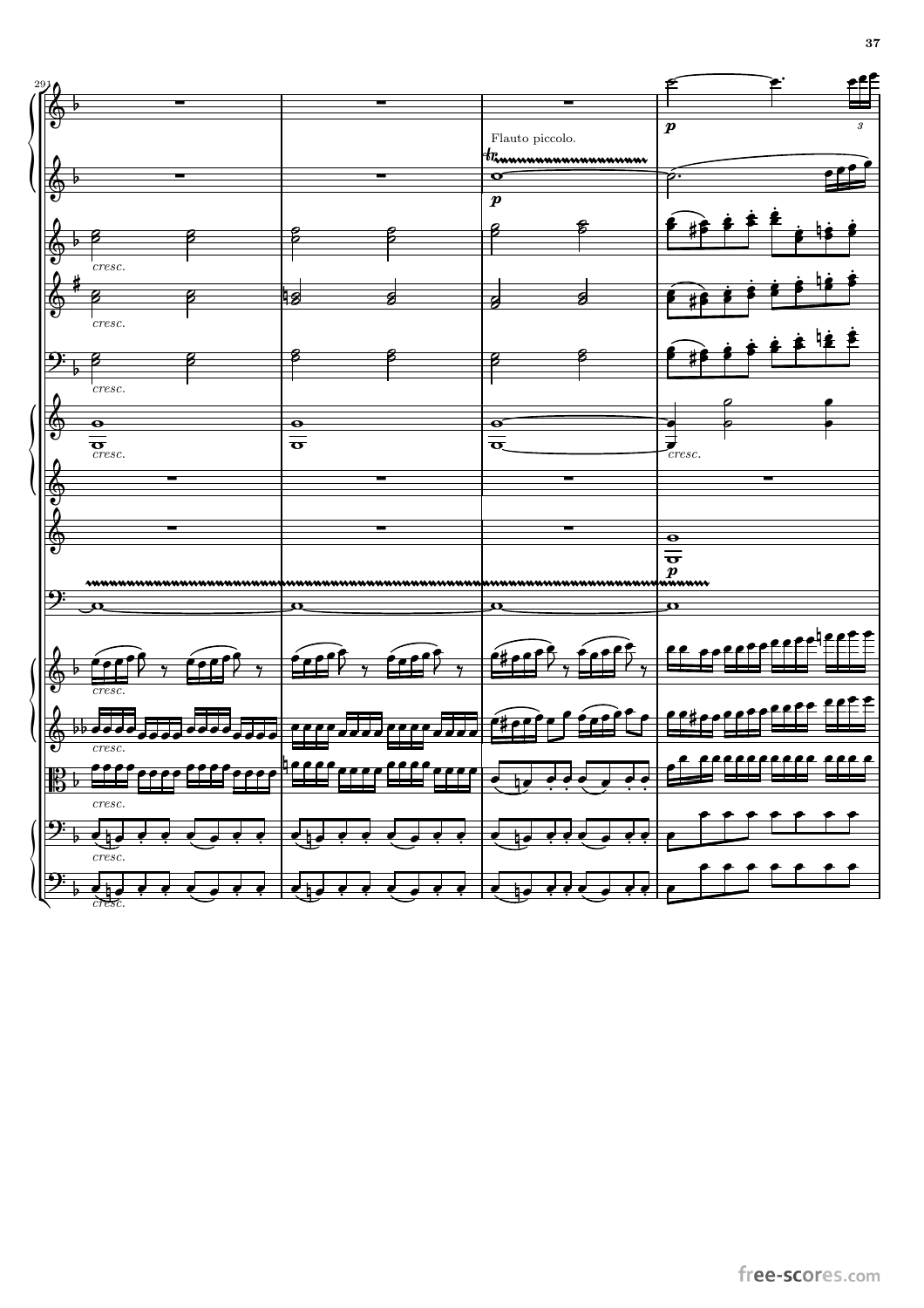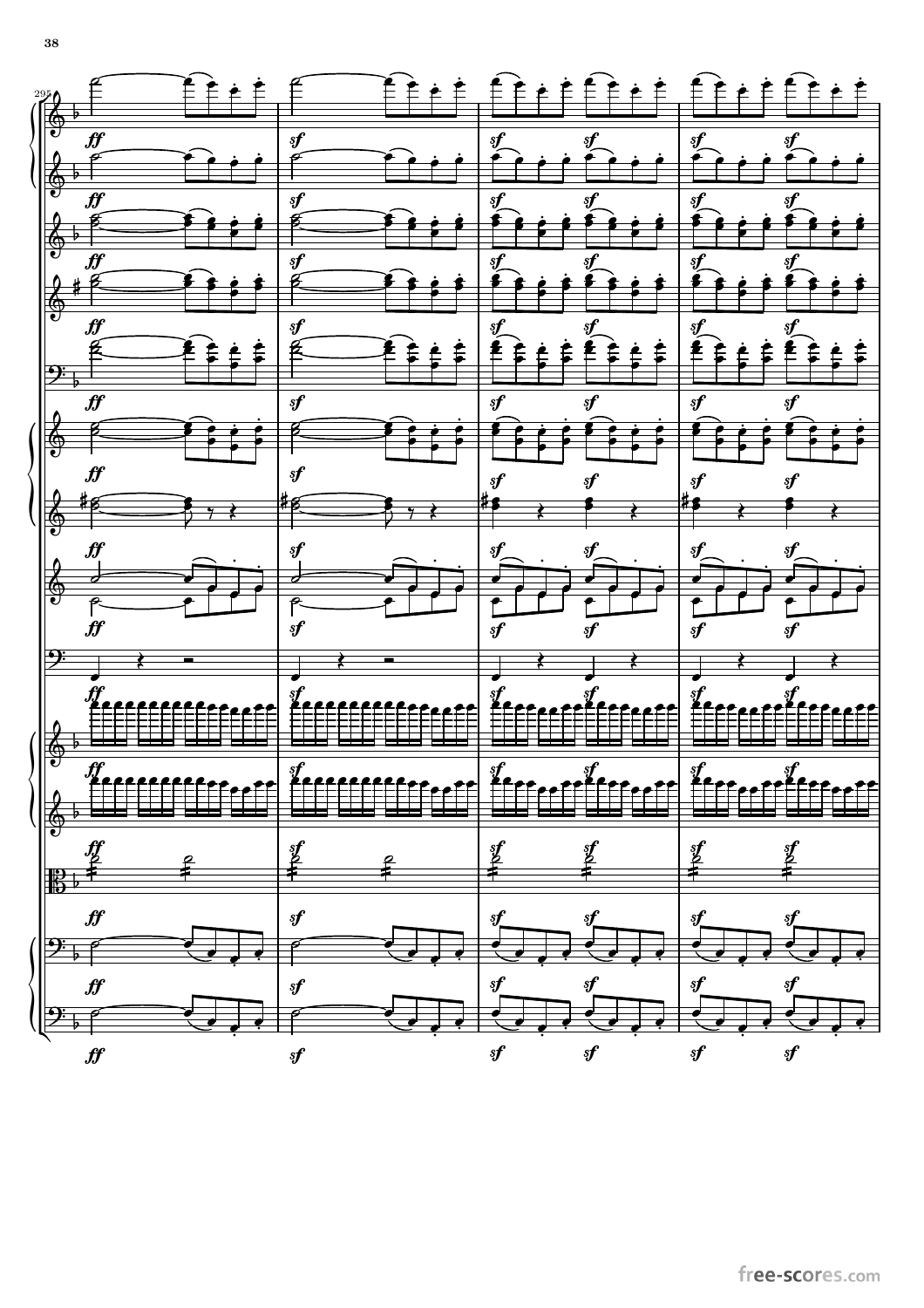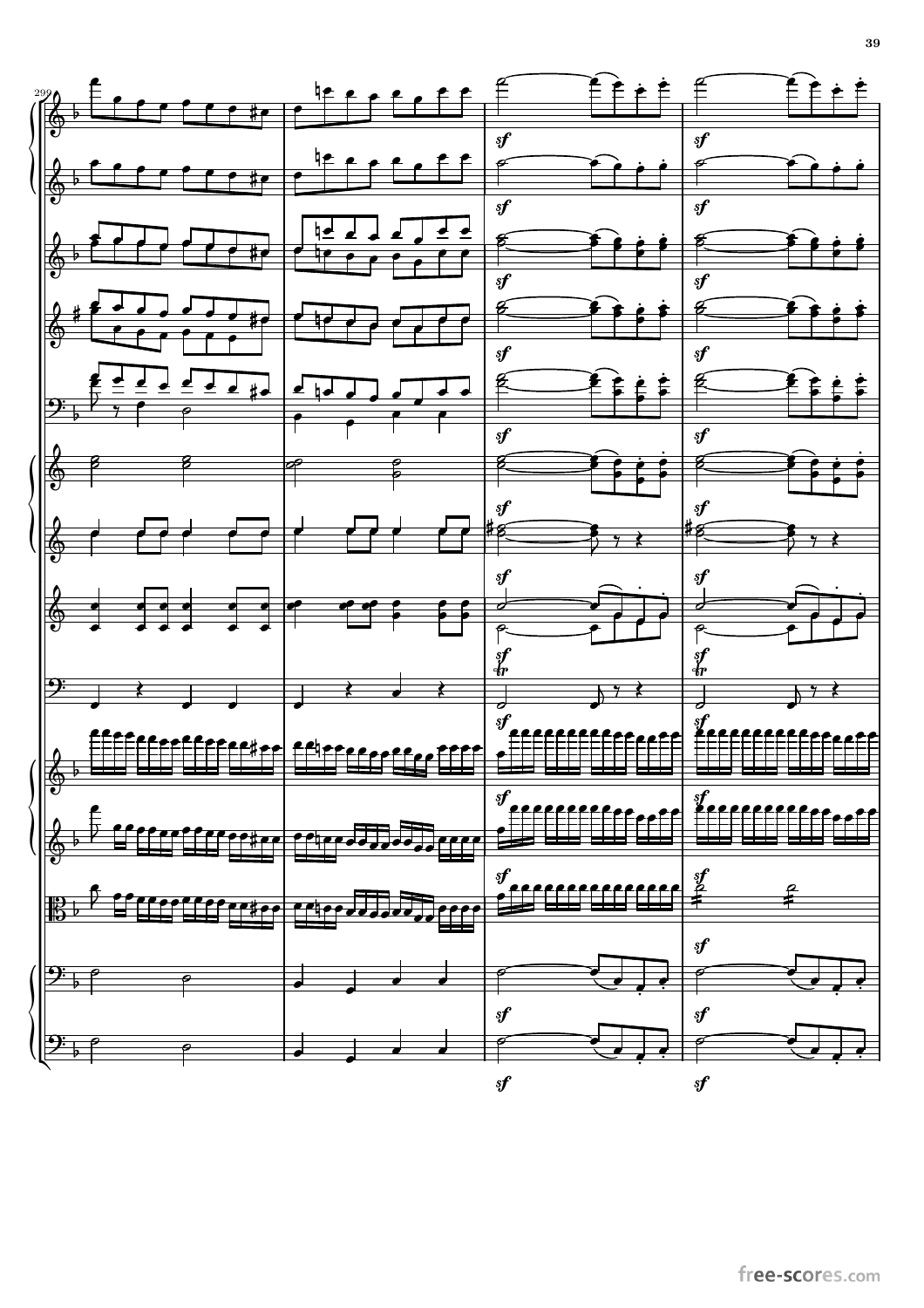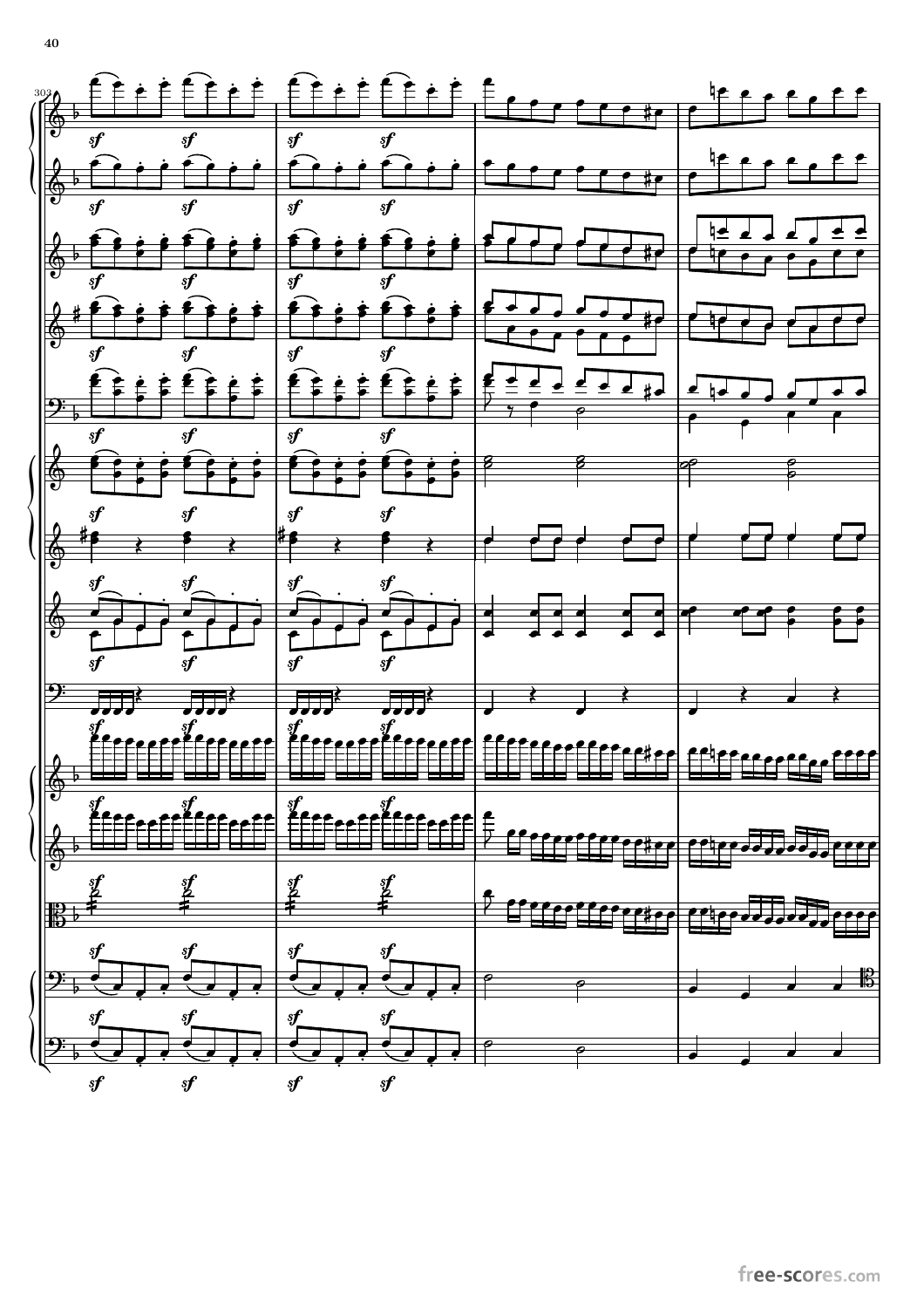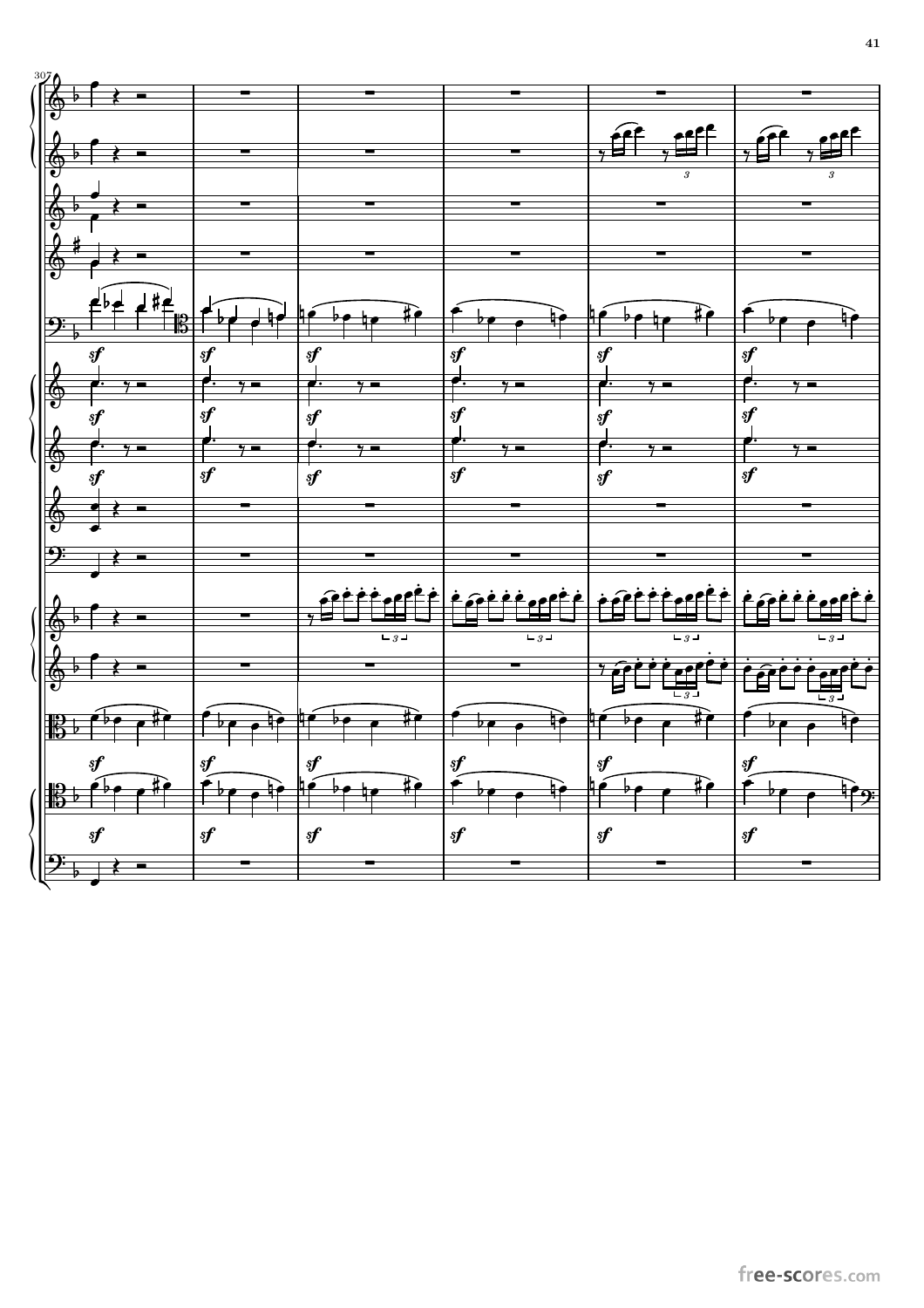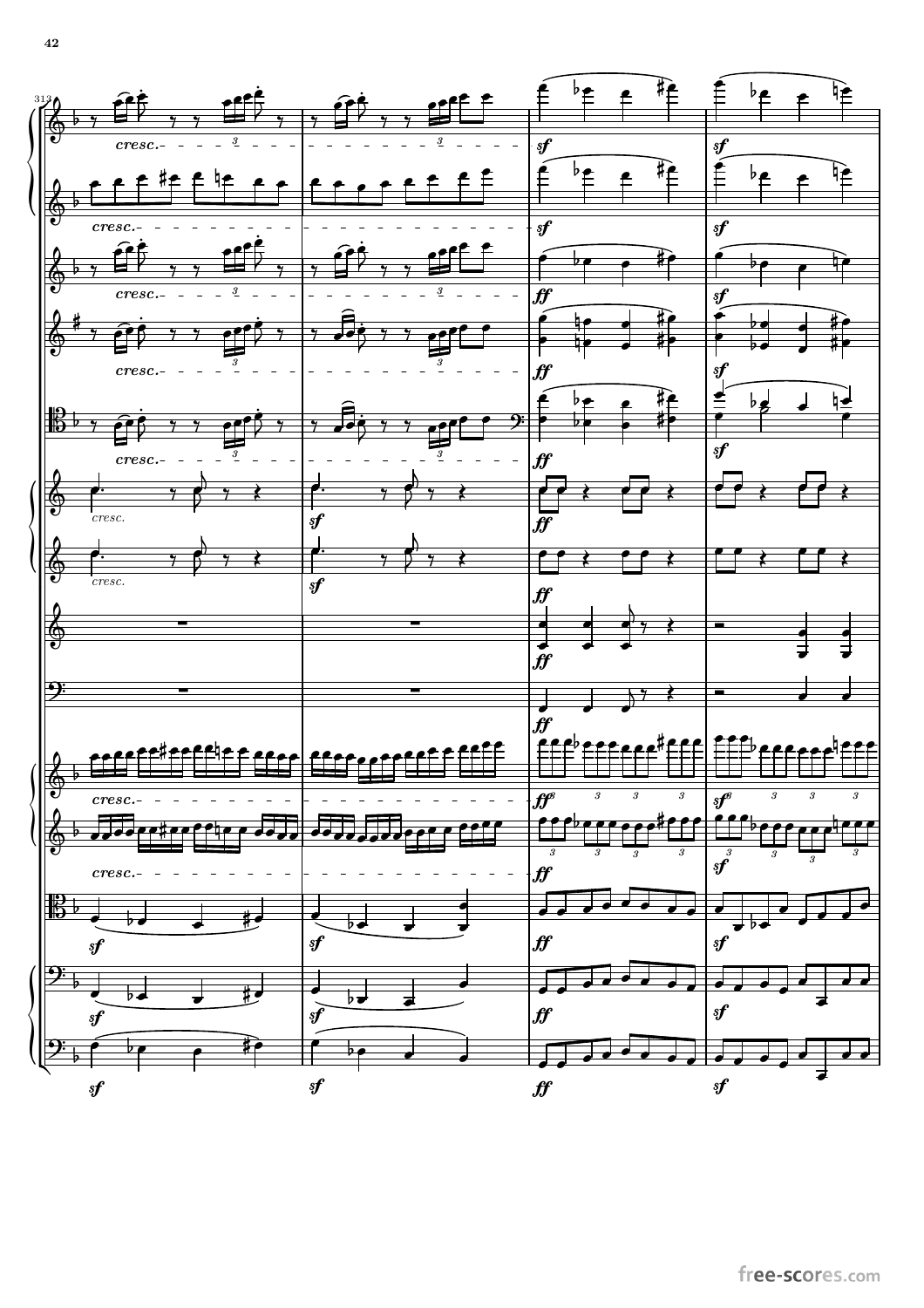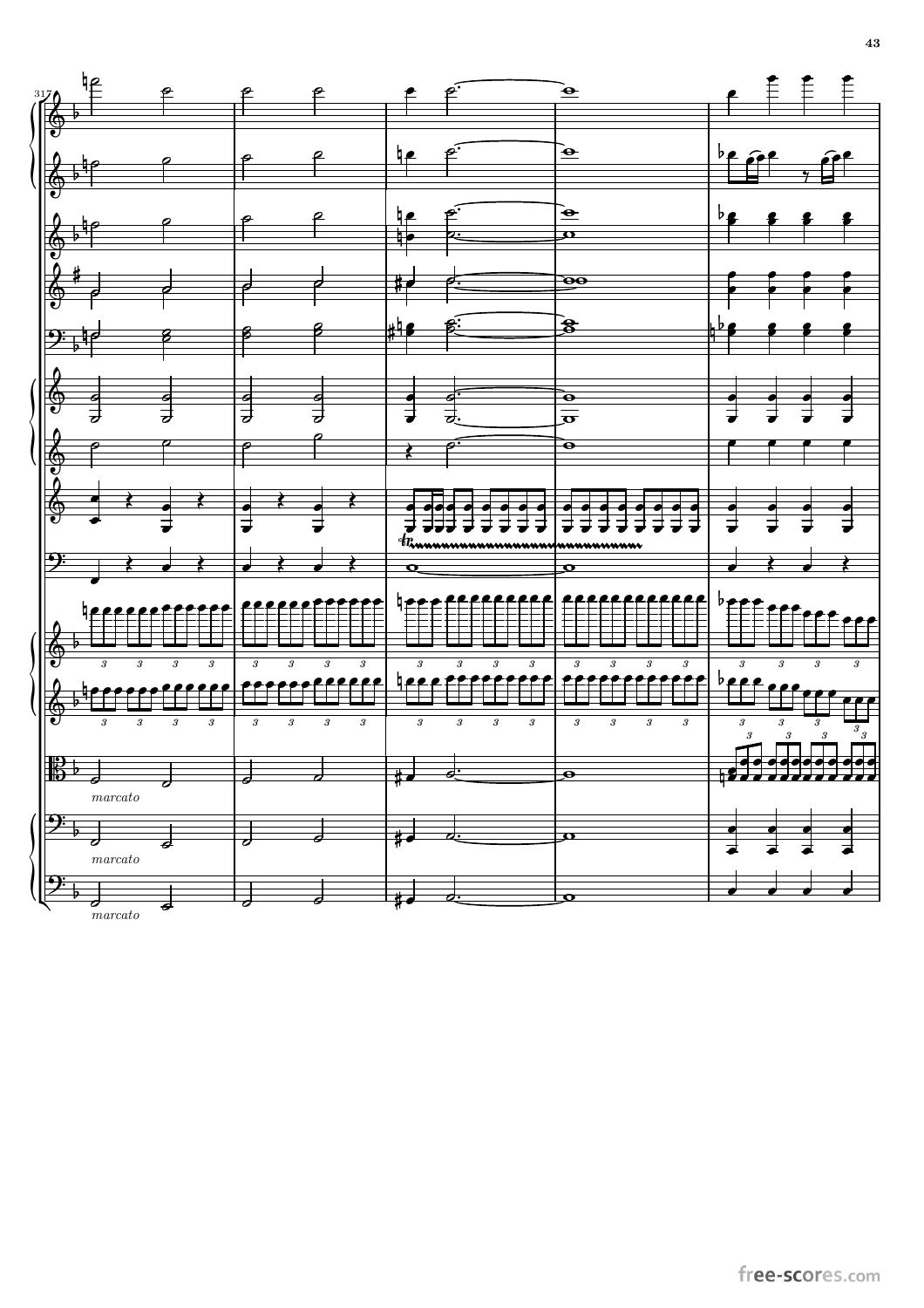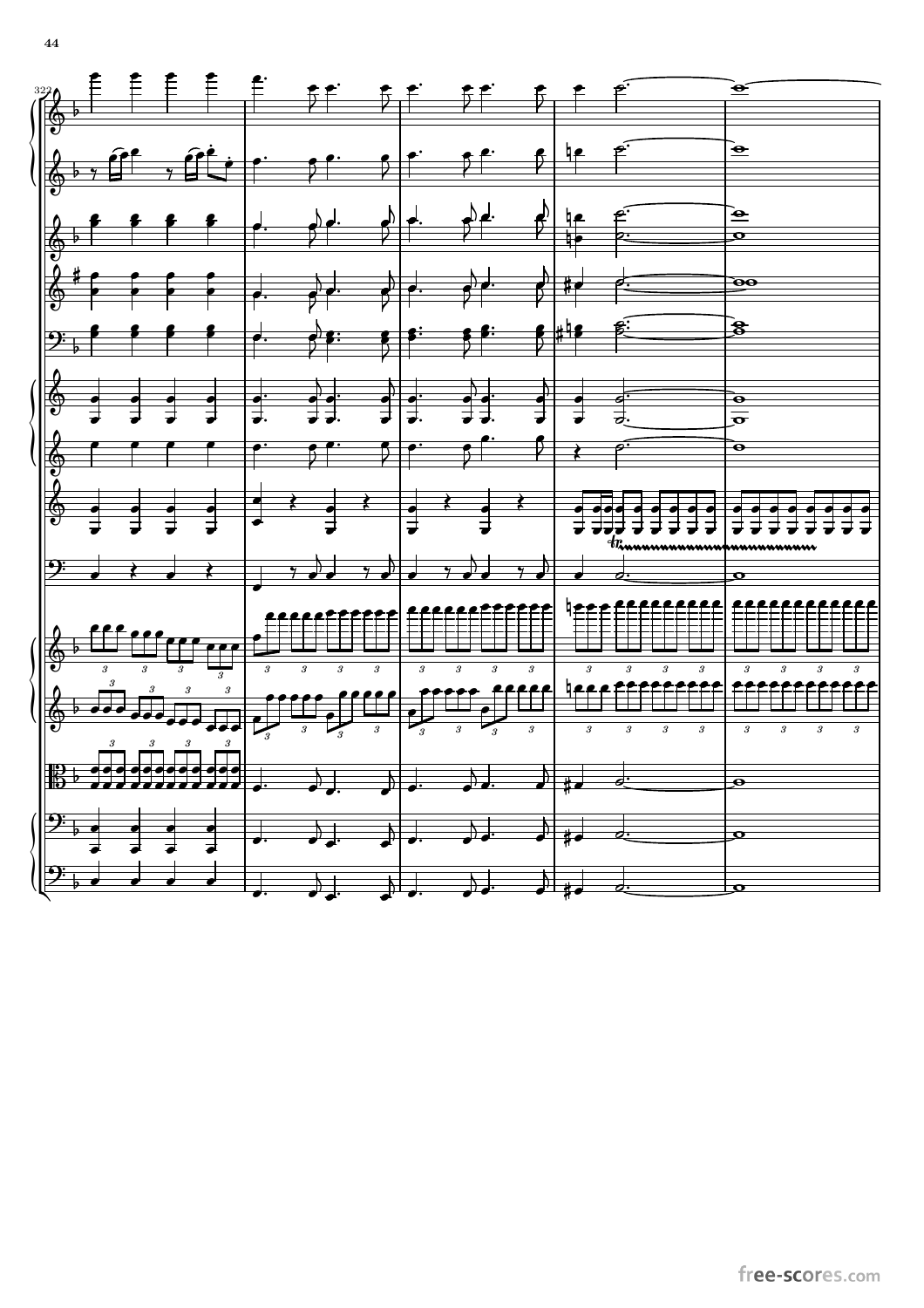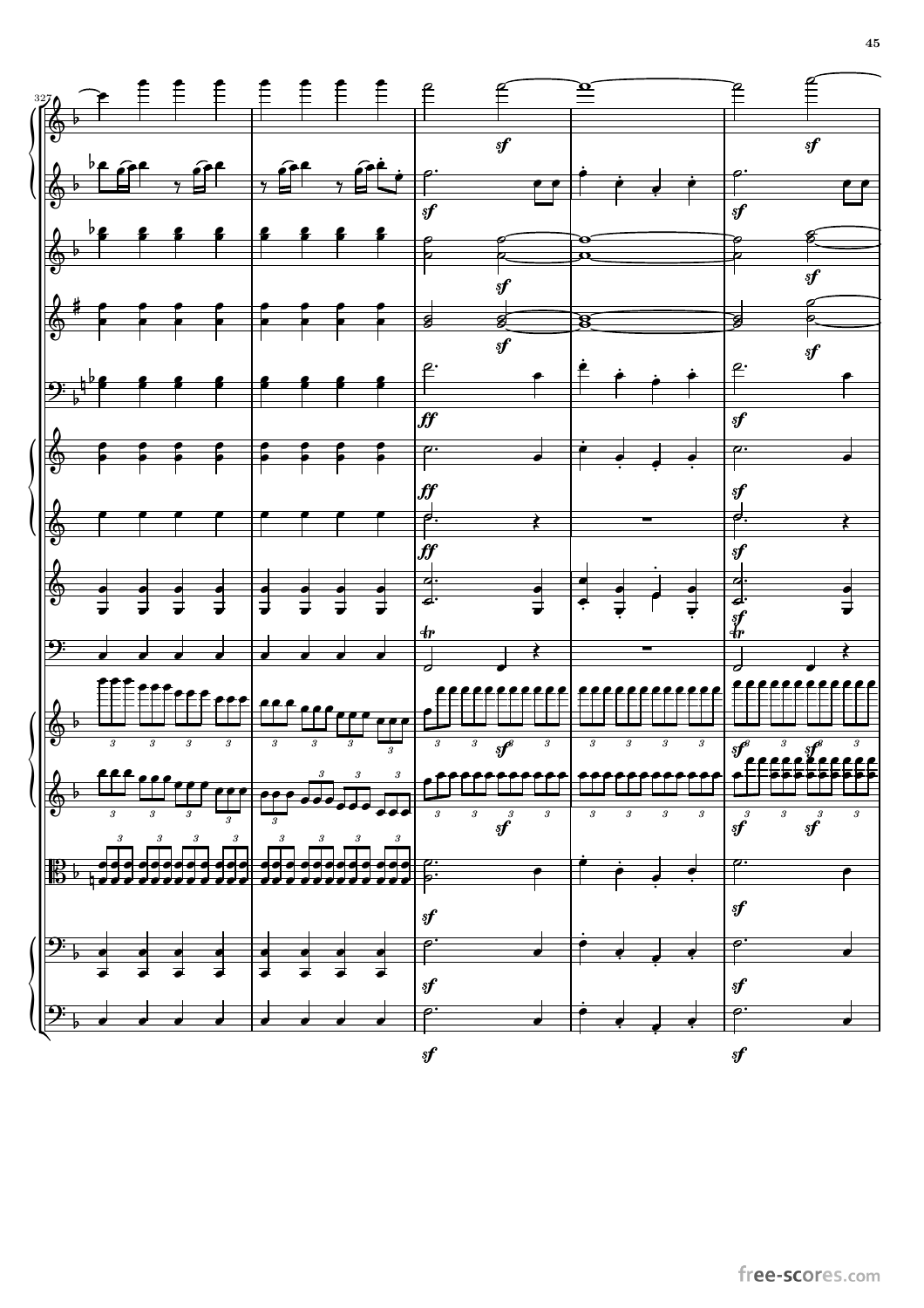

 ${\bf 46}$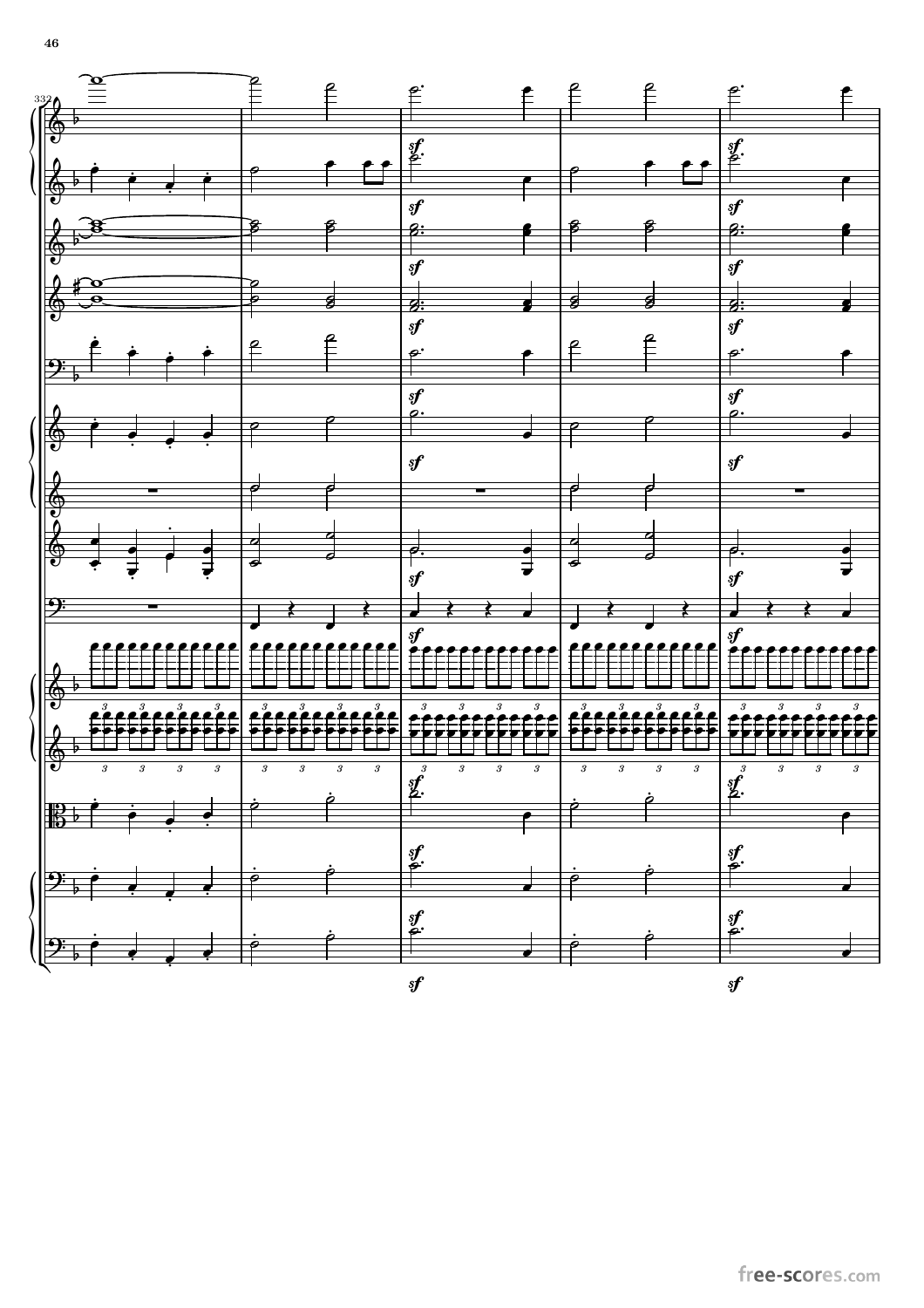